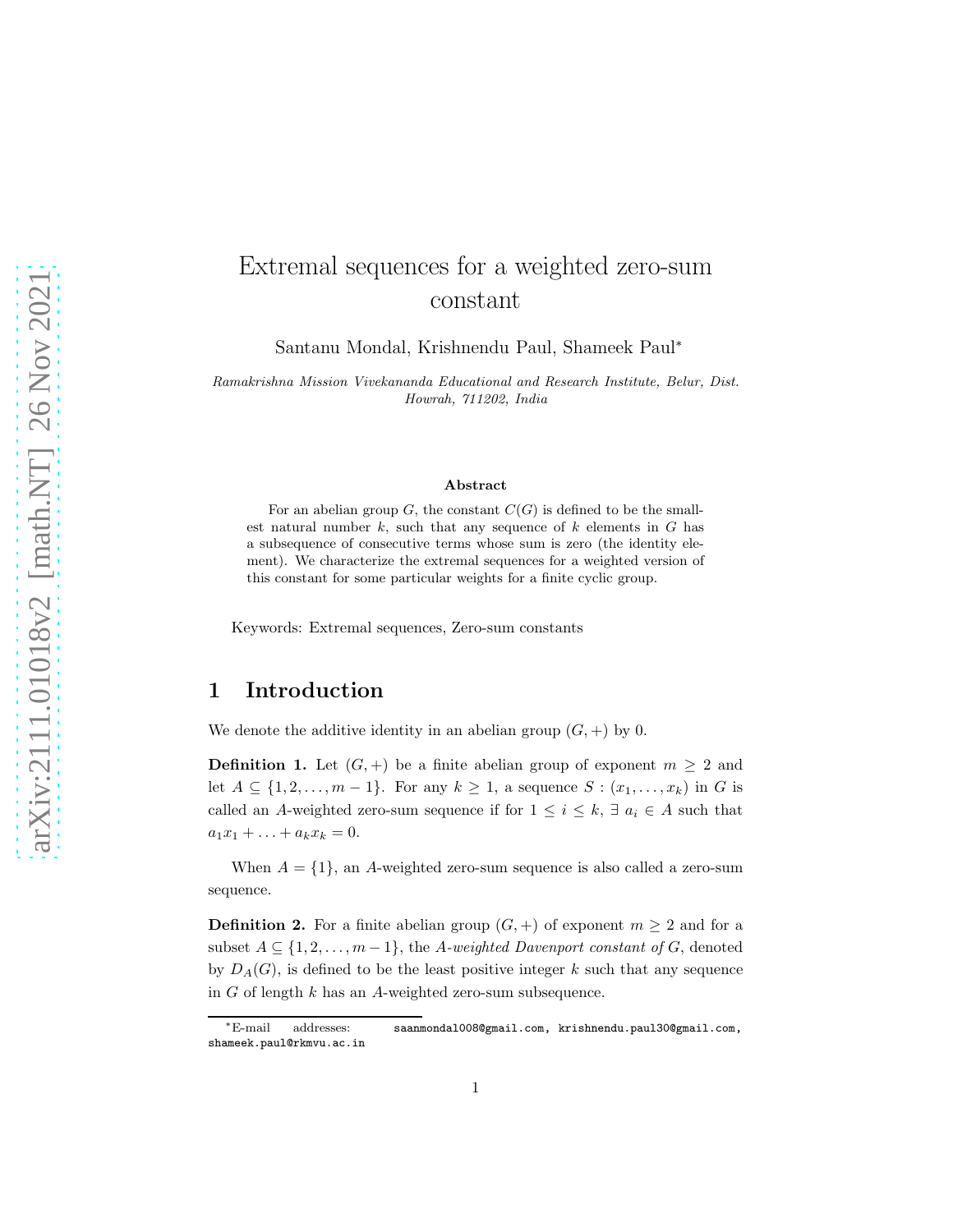This constant was introduced in [\[1\]](#page-17-0). The following related constant was introduced in [\[5\]](#page-17-1) in Definition 5.

**Definition 3.** For a finite abelian group  $(G, +)$  of exponent  $m \geq 2$  and for a subset  $A \subseteq \{1, 2, \ldots, m-1\}$ , we define the constant  $C_A(G)$  to be the least positive integer  $k$  such that any sequence in  $G$  of length  $k$  has an A-weighted zero-sum subsequence of consecutive terms.

For any A, we have  $C_A(G) \ge D_A(G)$ . When  $A = \{1\}$ , we denote  $C_A(G)$  by  $C(G)$ . For  $n \geq 2$ , let  $C_A(n)$  denote  $C_A(\mathbb{Z}_n)$ .

In [\[2\]](#page-17-2), extremal sequences were studied for some weight sets A for the Aweighted Davenport constant. In this paper, we study the extremal sequences for this different weighted zero-sum constant. We begin with the following definition.

**Definition 4.** Let A be a subset of  $\mathbb{Z}_n \setminus \{0\}$  and let  $k = C_A(n)$ . Then, by the definition of  $C_A(n)$ , there exists a sequence S in  $\mathbb{Z}_n$  of length  $k-1$  which has no A-weighted zero-sum subsequence of consecutive terms. We will call such a sequence an A-extremal sequence.

Remark: If we permute the terms of an A-extremal sequence, then we may not get an A-extremal sequence. For example, when  $A = \{1, -1\}$  and  $S : (2, 1, 2)$ is a sequence in  $\mathbb{Z}_4$ , then S does not have any A-weighted zero-sum subsequence of consecutive terms. Also, from Corollary 3 of [\[5\]](#page-17-1), we have  $C_A(4) = 4$  and so S is an A-extremal sequence. Clearly,  $(1, 2, 2)$  is not an A-extremal sequence in  $\mathbb{Z}_4$ .

In Theorem 2 of [\[5\]](#page-17-1), it has been shown that  $C(n) = n$ . The next theorem characterizes the extremal sequences in  $\mathbb{Z}_n$ , when  $A = \{1\}.$ 

**Theorem 1.** Let  $A = \{1\}$  and let  $S : (x_1, \ldots, x_{n-1})$  be a sequence in  $\mathbb{Z}_n$ . Then, S is an A-extremal sequence if and only if for  $1 \le i \le n-1$ , we have  $x_i \notin \{0, -x_{i-1}, -x_{i-1}-x_{i-2}, \ldots, -x_{i-1}-x_{i-2}-\ldots-x_1\}.$  There are  $(n-1)!$ A-extremal sequences in  $\mathbb{Z}_n$ .

*Proof.* Let  $S : (x_1, \ldots, x_{n-1})$  be a sequence in  $\mathbb{Z}_n$ . As  $C(n) = n$ , so S is an A-extremal sequence if and only if S does not have any zero-sum subsequence of consecutive terms. We now observe that for  $1 \leq i \leq n-1$ , we have  $x_i \in$  $\{0, -x_{i-1}, -x_{i-1} - x_{i-2}, \ldots, -x_{i-1} - x_{i-2} - \cdots - x_1\}$  if and only if  $\exists j \in$ { $1, \ldots, i$ } such that  $x_j + x_{j+1} + \ldots + x_{i-1} + x_i = 0$ .

To construct such a sequence, we can choose  $x_1$  in  $n-1$  ways. Given  $x_1$ , we can choose  $x_2$  in  $n-2$  ways. Given  $x_1, x_2$ , we can choose  $x_3$  in  $n-3$  ways. We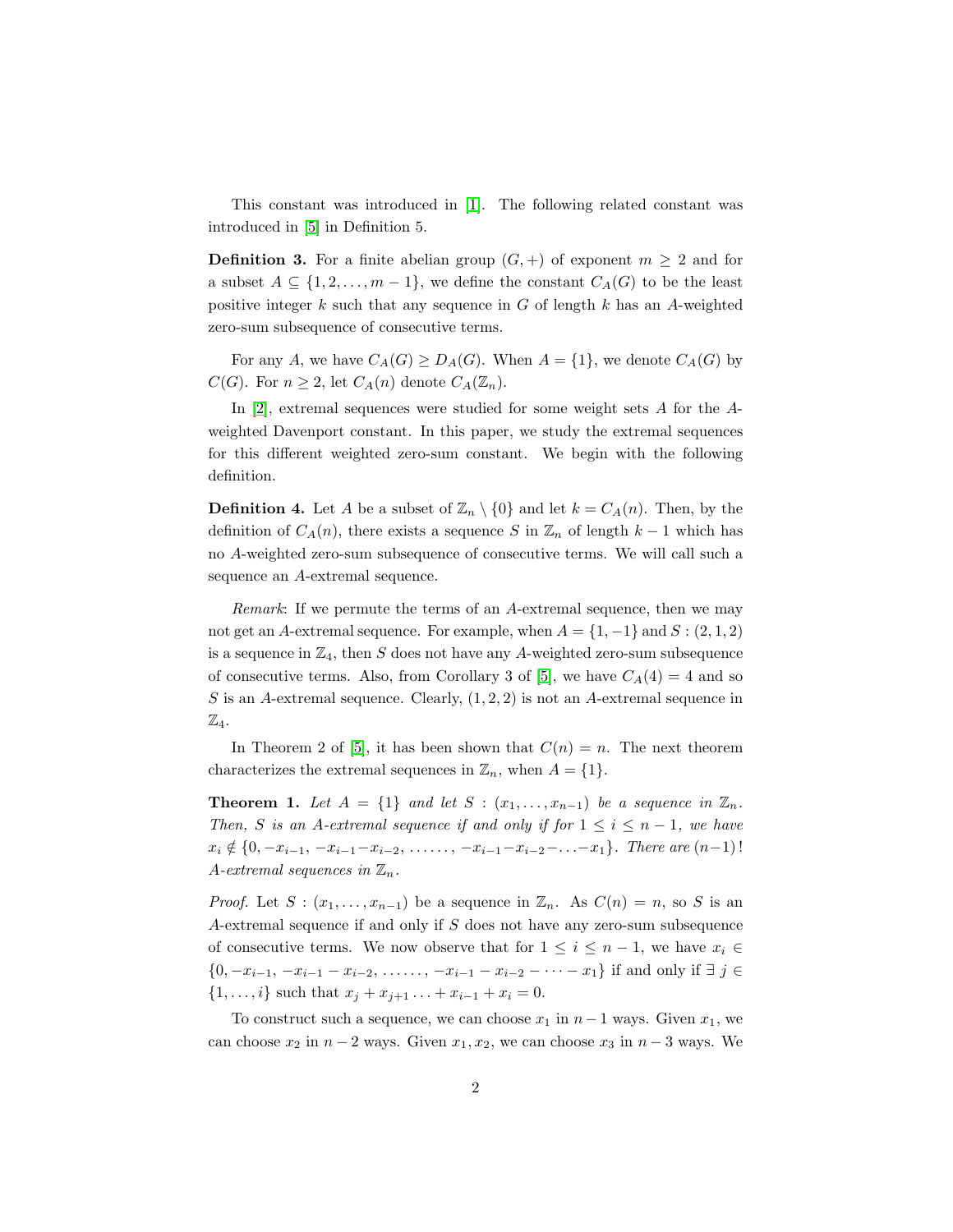continue in this manner until, finally, given  $x_1, x_2, \ldots, x_{n-2}$ , we have a unique choice for  $x_{n-1}$ . So, we get  $(n-1)!$  A-extremal sequences in  $\mathbb{Z}_n$ .  $\Box$ 

In Theorem 3 of [\[5\]](#page-17-1), it has been shown that, for  $A = \mathbb{Z}_n \setminus \{0\}$ , we have  $C_A(n) = 2.$ 

<span id="page-2-0"></span>**Theorem 2.** For  $A = \mathbb{Z}_n \setminus \{0\}$ , a sequence (x) of length 1, is an A-extremal sequence if and only if  $x$  is a unit.

*Proof.* We observe that a sequence  $(x)$  of length 1, is an A-weighted zero-sum sequence if and only if  $x$  is a zero-divisor.  $\Box$ 

Let  $U(n)$  denote the multiplicative group of units in the ring  $\mathbb{Z}_n$ . For  $j \geq 1$ , let  $U(n)^j$  denote the set  $\{x^j \mid x \in U(n)\}\$ . If  $n = p_1p_2 \ldots p_k$ , where  $p_i$  is a prime for  $1 \leq i \leq k$ , then, we define  $\Omega(n) = k$ .

Remark: Theorem [2](#page-2-0) characterizes the  $U(p)$ -extremal sequences in  $\mathbb{Z}_p$ , where p is a prime.

In this article, the following are among some of the results which we have obtained:

- For  $A = U(p)$ ,  $U(p)^2$  and  $U(p)^3$ , where p is a prime, we characterize the A-extremal sequences in  $\mathbb{Z}_p$ .
- For  $A = U(n)$ , where n is odd, we characterize the A-extremal sequences in  $\mathbb{Z}_n$ .
- For  $A = U(n)^2$ , where every prime divisor of n is at least 7, we characterize the A-extremal sequences in  $\mathbb{Z}_n$ .
- For  $A = U(n)^3$ , where *n* is squarefree and is not divisible by 2, 7 and 13, we characterize the A-extremal sequences in  $\mathbb{Z}_n$ .

## 2 The case when  $A = U(p)^2$  or  $A = U(p)^3$ , where  $p$  is a prime

When  $p = 2$  $p = 2$ , for any j, we have  $U(2)^{j} = U(2)$ . So, Theorem 2 characterizes the  $U(2)<sup>j</sup>$ -extremal sequences in  $\mathbb{Z}_2$ . In fact,  $S: (1)$  is the only  $U(2)<sup>j</sup>$ -extremal sequence in  $\mathbb{Z}_2$ .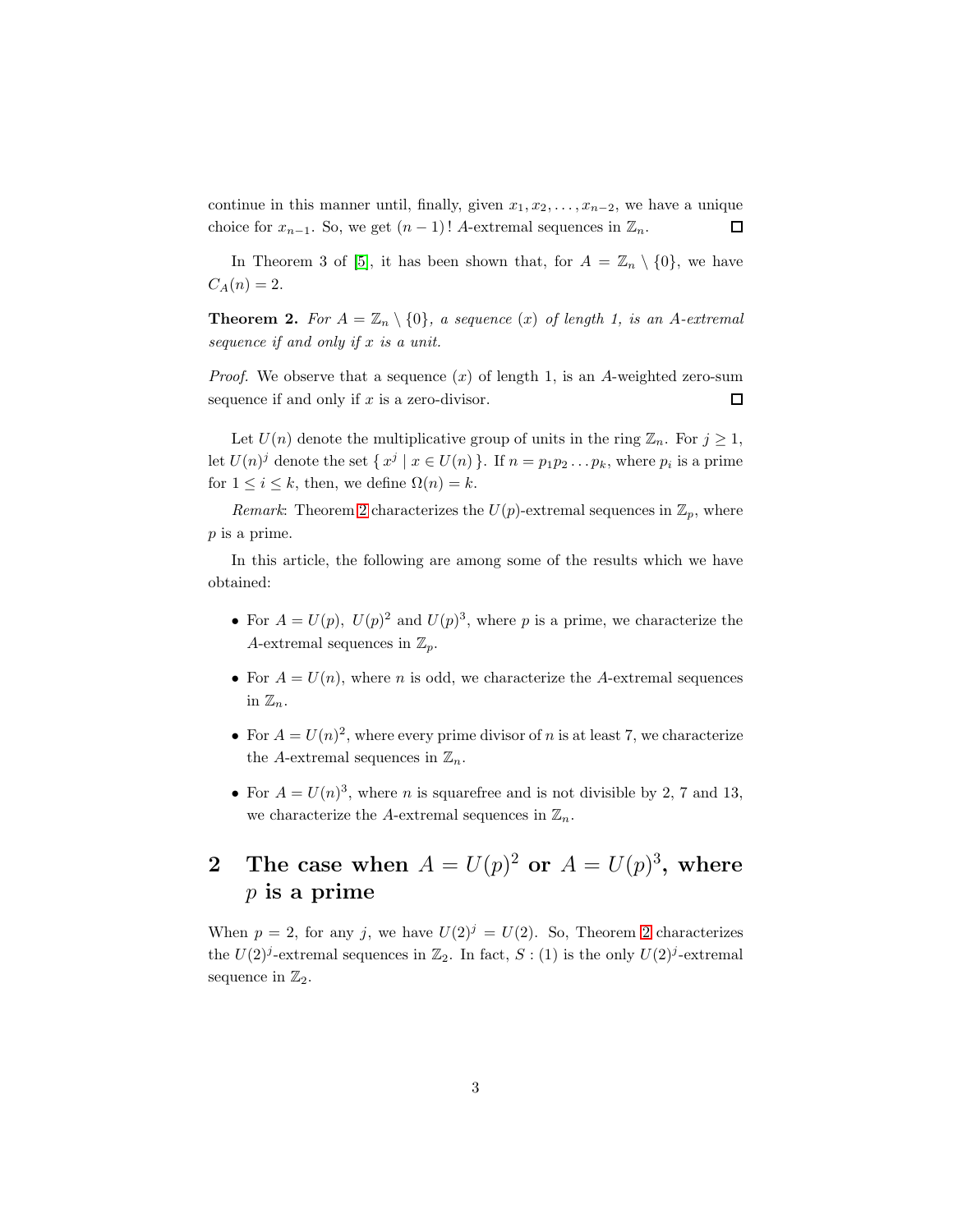### 2.1  $A = U(p)^2$ , where p is an odd prime

For an odd prime p, we denote  $U(p)^2$  by  $Q_p$ .

**Definition 5.** Let R be a ring and let A be a subset of R. A sequence  $S$ :  $(x_1, \ldots, x_k)$  in R is an A-weighted zero-sum sequence if  $\exists a_1, \ldots, a_k \in A$  such that  $a_1x_1 + ... + a_kx_k = 0$ .

**Theorem 3.** Let  $F$  be a field and let  $A$  be a subgroup of  $F^*$ . A sequence  $S:(x,y)$  in  $F^*$  has an A-weighted zero-sum subsequence  $\iff S$  is an Aweighted zero-sum sequence  $\iff x$  and  $-y$  are in the same coset of A.

*Proof.* Let  $S: (x, y)$  be a sequence in  $F^*$ . We now observe that x and  $-y$  are in the same coset of  $A \iff \exists c \in A$  such that  $x = -cy \iff \exists c \in A$  such that  $x + cy = 0 \iff \exists a, b \in A$  such that  $ax + by = 0$ .  $\Box$ 

<span id="page-3-0"></span>Corollary 1. Let  $F$  be a field and let  $A$  be a subgroup of  $F^*$ . A sequence  $S: (x, y)$  in F does not have an A-weighted zero-sum subsequence if and only if  $x, y \in F^*$  and  $x, -y$  are in different cosets of A in  $F^*$ .

In Theorem 5 of [\[5\]](#page-17-1), it has been shown that, when  $A = Q_p$ , where p is a prime, we have  $C_A(2) = 2$  and  $C_A(p) = 3$  when  $p \neq 2$ .

<span id="page-3-1"></span>**Corollary 2.** Let  $A = Q_p$ , where p is an odd prime. Let  $S: (x, y)$  be a sequence in  $\mathbb{Z}_p$ . Then, S is an A-extremal sequence in  $\mathbb{Z}_p$  if and only if  $x, y \in U(p)$  and  $x, -y$  are in different cosets of A in  $U(p)$ .

*Proof.* This follows from Corollary [1](#page-3-0) by considering the field  $F = \mathbb{Z}_p$  and the subgroup  $Q_p$  of  $F^*$ .  $\Box$ 

Remark: Theorem [2](#page-3-1) and Corollary 2 together characterize the  $U(p)^2$ -extremal sequences in  $\mathbb{Z}_p$ , when p is a prime.

### 2.2  $A = U(p)^3$ , where p is an odd prime

Let  $p$  be a prime. The following three facts have been shown in [\[5\]](#page-17-1) in Theorem 6 and Lemma 1. When  $p \not\equiv 1 \pmod{3}$ ,  $U(p)^3 = U(p)$ . When  $p \equiv 1 \pmod{3}$ , we have  $C_A(p) = 3$ , except when  $p \neq 7$ . Also,  $C_A(7) = 4$ .

When  $p \not\equiv 1 \pmod{3}$ ,  $A = \mathbb{Z}_p \setminus \{0\}$  and so Theorem [2](#page-2-0) characterizes the A-extremal sequences in  $\mathbb{Z}_p$ . The next two results characterize the A-extremal sequences in  $\mathbb{Z}_p$ , when  $p \equiv 1 \pmod{3}$ .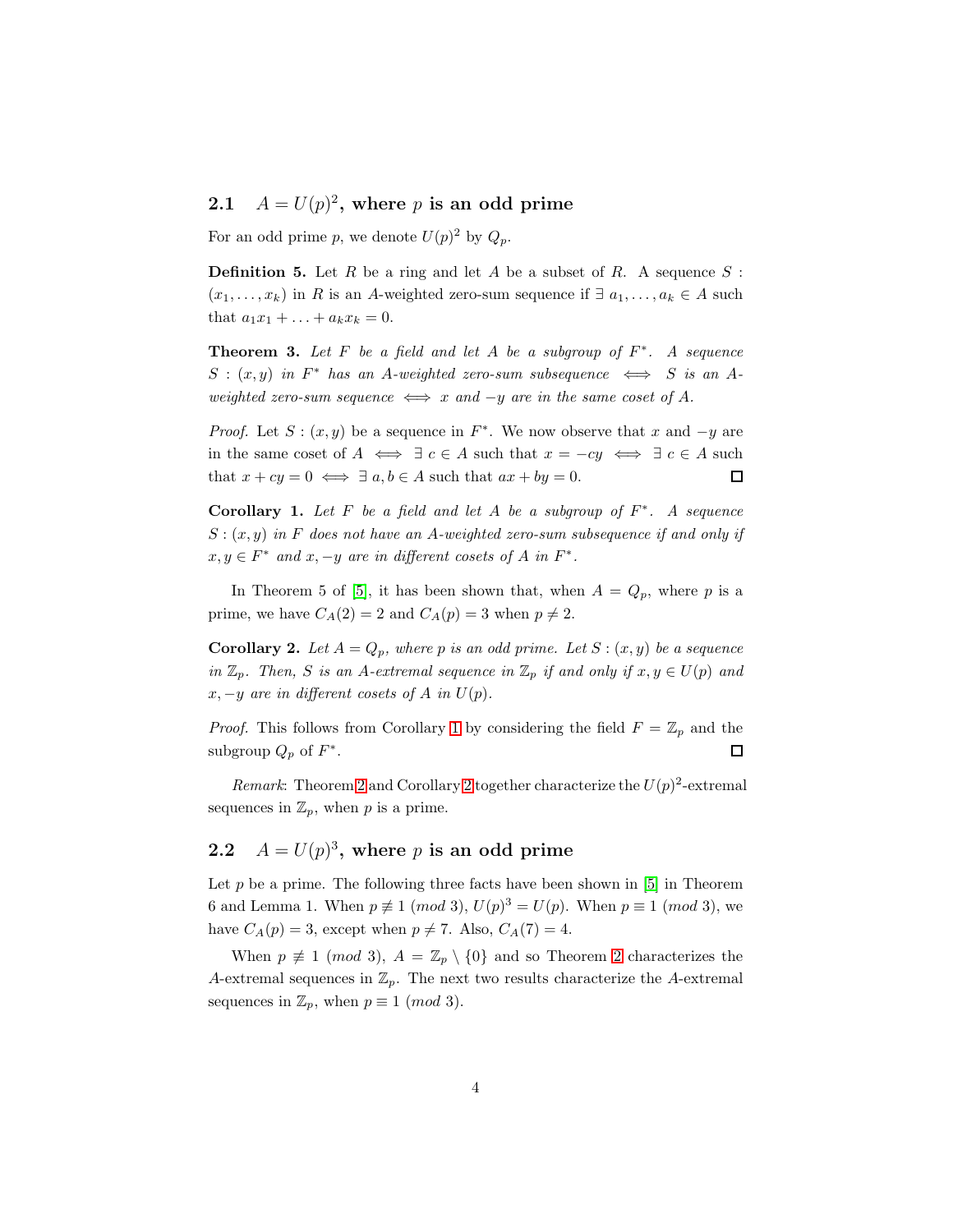<span id="page-4-0"></span>**Corollary 3.** Let  $A = U(p)^3$ , where p is a prime such that  $p \equiv 1 \pmod{3}$  and  $p \neq 7$ . Let  $S : (x, y)$  be a sequence in  $\mathbb{Z}_p$ . Then, S is an A-extremal sequence in  $\mathbb{Z}_p$  if and only if  $x, y \in U(p)$  and  $x, -y$  are in different cosets of A in  $U(p)$ .

*Proof.* Let  $S: (x, y)$  be a sequence in  $\mathbb{Z}_p$ . As  $C_A(p) = 3$ , so S is an A-extremal sequence in  $\mathbb{Z}_p$  if and only if S has no A-weighted zero-sum subsequence. Now, from Corollary [1,](#page-3-0) on considering  $\mathbb{Z}_p$  as a field, the result follows.  $\square$ 

The following definition is similar to a definition which has been made in [\[2\]](#page-17-2).

<span id="page-4-2"></span>**Definition 6.** Let  $S : (x_1, \ldots, x_k)$  and  $T : (y_1, \ldots, y_k)$  be two sequences in  $\mathbb{Z}_n$  and let A be a subgroup of  $U(n)$ . We say that S is A-equivalent to T if  $\exists c \in U(n)$  and for  $1 \leq i \leq k$ ,  $\exists a_i \in A$  such that  $y_i = c a_i x_i$ .

Observe that if  $S$  is an  $A$ -weighted zero-sum sequence, then, so is any sequence which is A-equivalent to S. Thus, if S is an A-extremal sequence, then, so is any sequence which is A-equivalent to S.

<span id="page-4-1"></span>**Observation 1.** Let  $A = U(7)^3$ . Then, S is an A-extremal sequence in  $\mathbb{Z}_7$  if and only if S is A-equivalent to  $(1, 3, 1)$ .

*Proof.* Let S be a sequence in  $\mathbb{Z}_7$ . Suppose S is an A-extremal sequence. As  $C_A(7) = 4$ , so S has length 3. As S has no A-weighted zero-sum subsequence of consecutive terms, so all terms of  $S$  are non-zero. Thus, the terms of  $S$  are in  $\{\pm 1, \pm 2, \pm 3\}$ . As  $A = \{1, -1\}$ , no two consecutive terms of S can be equal upto sign and S cannot be A-equivalent to  $(1, 2, 1)$  or to any permutation of  $(1, 2, 3)$ . By multiplying by a unit, we see that S is A-equivalent to a sequence whose first term is 1. Thus,  $S$  has to be  $A$ -equivalent to a sequence of the form  $(1, 3, 1).$ 

Conversely, as  $A = \{1, -1\}$ , so, it is easy to see that any sequence which is A-equivalent to  $(1,3,1)$  is an A-extremal sequence as this sequence does not have any A-weighted zero-sum subsequence of consecutive terms.  $\Box$ 

Remark: Theorem [2,](#page-2-0) Corollary [3](#page-4-0) and Observation [1](#page-4-1) together characterize the  $U(p)^3$ -extremal sequences in  $\mathbb{Z}_p$ , when p is a prime.

#### 3 The case when  $A = U(n)$

Let m be a divisor of n. We will refer to the homomorphism  $\varphi : \mathbb{Z}_n \to \mathbb{Z}_m$  given by  $a + n\mathbb{Z} \mapsto a + m\mathbb{Z}$  as the natural map.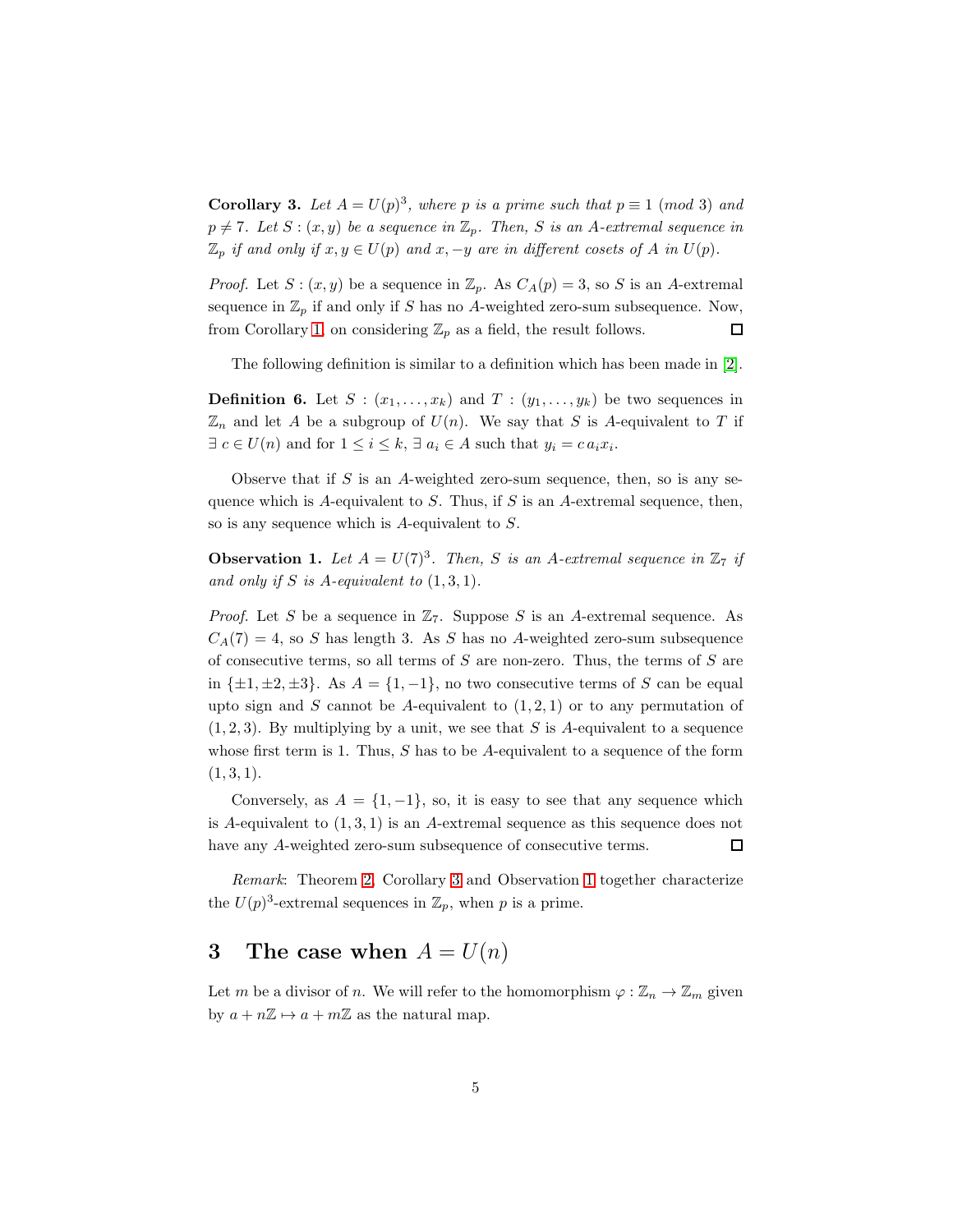We use the notation  $p^r \parallel n$  to mean that  $p^r \parallel n$  and that  $p^{r+1} \nmid n$ . For a prime divisor p of n, where  $p^r \parallel n$ , let  $A_p = U(p^r)$  and let  $S^{(p)}$  denote the sequence in  $\mathbb{Z}_{p^r}$  which is the image of S under the natural map  $\mathbb{Z}_n \to \mathbb{Z}_{p^r}$ . The following was pointed out in Observation 2.2 in [\[4\]](#page-17-3). We restate it here using our notation.

<span id="page-5-3"></span>**Observation 2.** Let  $A = U(n)$  and let S be a sequence in  $\mathbb{Z}_n$ . Then, S is an A-weighted zero-sum sequence in  $\mathbb{Z}_n \iff$  for every prime divisor p of n,  $S^{(p)}$ is an  $A_p$ -weighted zero-sum sequence in  $\mathbb{Z}_{p^r}$ , where  $p^r \parallel n$ .

In fact, we have the following more general result, whose proof if similar to the proof of the previous result. We use the notations in the second paragraph of this section and we define  $A_p^j = \{ x^j \mid x \in A_p \}.$ 

<span id="page-5-4"></span>**Observation 3.** Let  $A = U(n)^j$ , where  $j \ge 1$  and let S be a sequence in  $\mathbb{Z}_n$ . Then, S is an A-weighted zero-sum sequence in  $\mathbb{Z}_n \iff$  for every prime divisor  $p$  of n,  $S^{(p)}$  is an  $A_p^j$ -weighted zero-sum sequence in  $\mathbb{Z}_{p^r},$  where  $p^r\mid\mid n.$ 

The following result is Lemma 4 in [\[5\]](#page-17-1).

<span id="page-5-1"></span>**Lemma 1.** Let S be a sequence in  $\mathbb{Z}_n$  and let p be a prime divisor of n which divides every element of S. Let  $n' = n/p$  and let S' be the sequence in  $\mathbb{Z}_{n'}$ whose terms are obtained by dividing the terms of S by p. Let  $A = U(n)$  and let  $A' = U(n')$ . Suppose S' is an A'-weighted zero-sum sequence. Then S is an A-weighted zero-sum sequence.

The following result is Lemma 2.1 (ii) in [\[4\]](#page-17-3), which we restate here using our terminology:

<span id="page-5-2"></span>**Lemma 2.** Let  $A = U(p^r)$ , where p is an odd prime and  $r \geq 1$ . If a sequence S over  $\mathbb{Z}_{p^r}$  has at least two terms coprime to p, then S is an A-weighted zero-sum sequence.

In Corollary 4 of [\[5\]](#page-17-1), it was shown that for  $A = U(n)$ , where n is odd, we have  $C_A(n) = 2^{\Omega(n)}$ . In the next theorem, we give a method to construct A-extremal sequences in  $\mathbb{Z}_n$ .

<span id="page-5-0"></span>**Theorem 4.** Let  $A = U(n)$ , where n is odd and let p be a prime divisor of n. Let  $n' = n/p$  and let  $A' = U(n')$ . Suppose  $S'_1$  :  $(u_1, ..., u_k)$  and  $S'_2$  :  $(v_1, ..., v_k)$ are A'-extremal sequences in  $\mathbb{Z}_{n'}$ . Let  $x^* \in \mathbb{Z}_n$  be an element which is not divisible by p. Define a sequence S in  $\mathbb{Z}_n$  as  $S : (p u_1, \ldots, p u_k, x^*, p v_1, \ldots, p v_k)$ . Then, S is an A-extremal sequence in  $\mathbb{Z}_n$ .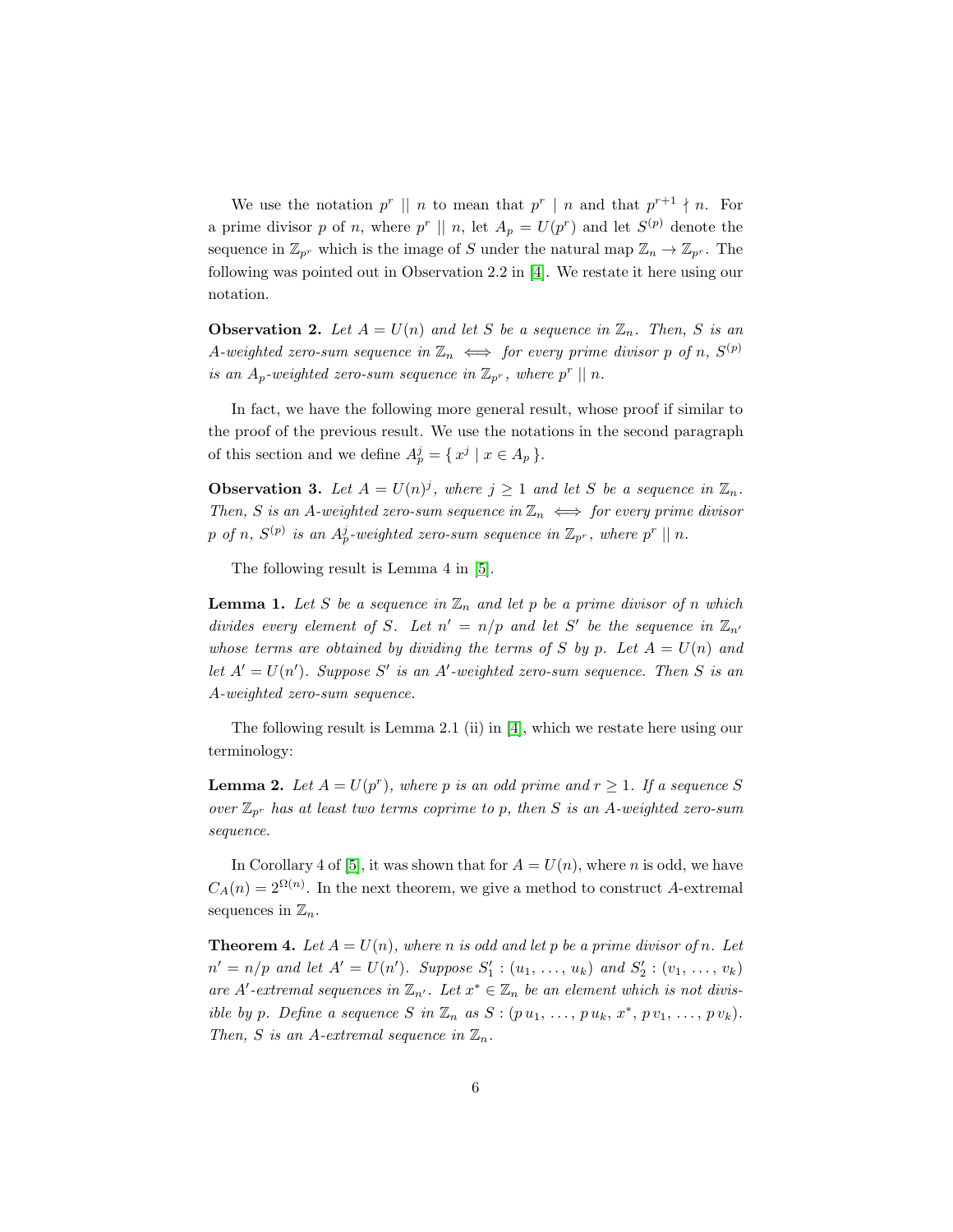*Proof.* As n' is odd, so  $C_{A'}(n') = 2^{\Omega(n')}$ . As  $S'_1$  is an A'-extremal sequence in  $\mathbb{Z}_{n'}$  of length k, so  $k = 2^{\Omega(n')} - 1$ . Let S be defined as in the statement of the theorem. We claim that  $S$  does not have any  $A$ -weighted zero-sum subsequence of consecutive terms. Suppose our claim is false. Let  $T$  be an  $A$ -weighted zerosum subsequence of consecutive terms of S. Define sequences  $S_1$  and  $S_2$  in  $\mathbb{Z}_n$ as  $S_1$ :  $(p u_1, \ldots, p u_k)$  and  $S_2$ :  $(p v_1, \ldots, p v_k)$ .

Suppose  $x^*$  is not a term of T. Then, T is a subsequence of either  $S_1$  or  $S_2$ . Let T' be the sequence in  $\mathbb{Z}_{n'}$  whose terms are obtained by dividing the terms of T by p. The image of A under the natural map  $\mathbb{Z}_n \to \mathbb{Z}_{n'}$  is contained in  $A'$ . Then, by dividing the A-weighted zero-sum which is obtained from T by p, we will get the contradiction that either  $S'_1$  or  $S'_2$  has an A'-weighted zero-sum subsequence of consecutive terms, namely  $T'$ .

So,  $x^*$  is a term of T. Now, considering the A-weighted zero-sum which is obtained from T, we see that a multiple of  $p$  is a unit multiple of  $x^*$ . This gives the contradiction that  $x^*$  is divisible by p. Thus, our claim is true. As n is odd, so  $C_A(n) = 2^{\Omega(n)}$ . Also, as S is a sequence of length  $2k + 1 = 2^{\Omega(n)} - 1$  in  $\mathbb{Z}_n$ , hence S is an A-extremal sequence in  $\mathbb{Z}_n$ .  $\Box$ 

Let us see an example to see how we can use Theorem [4](#page-5-0) to construct A-extremal sequences. By Theorem [2,](#page-2-0) we have the  $U(5)$ -extremal sequences  $(2)$ and (4) in  $\mathbb{Z}_5$ . Now, by Theorem [4,](#page-5-0) we get the  $U(25)$ -extremal sequences  $(10, 4, 20)$  and  $(10, 21, 20)$  in  $\mathbb{Z}_{25}$ . Repeating this process gives us the  $U(75)$ extremal sequence  $(30, 12, 60, 38, 30, 63, 60)$  in  $\mathbb{Z}_{75}$ .

<span id="page-6-0"></span>**Lemma 3.** Let  $A = U(n)$ , where n is odd and let  $\ell = 2^{\Omega(n)} - 1$ . Let S be a sequence in  $\mathbb{Z}_n$  and let q be a prime divisor of n. Suppose T is a subsequence of consecutive terms of S of length at least  $(\ell + 1)/2$  such that each term of T is divisible by q. Then, S has an A-weighted zero-sum subsequence of consecutive terms.

*Proof.* Let  $n' = n/q$  and let  $A' = U(n')$ . As  $\ell = 2^{\Omega(n)} - 1$ , so  $(\ell+1)/2 = 2^{\Omega(n)-1}$ and hence T has length at least  $2^{\Omega(n')}$ . Let T' denote the sequence in  $\mathbb{Z}_{n'}$  whose terms are obtained by dividing the terms of  $T$  by  $q$ . As  $n$  is odd, so  $n'$  is odd. Now, as T' is a sequence of length at least  $2^{\Omega(n')}$  in  $\mathbb{Z}_{n'}$  and as  $C_{A'}(n') = 2^{\Omega(n')}$ , so  $T'$  has an  $A'$ -weighted zero-sum subsequence of consecutive terms. Now, by Lemma [1,](#page-5-1) we see that  $T$  has an  $A$ -weighted zero-sum subsequence of consecutive terms. As  $T$  is a subsequence of consecutive terms of  $S$ , hence  $S$  has an  $A$ weighted zero-sum subsequence of consecutive terms.  $\Box$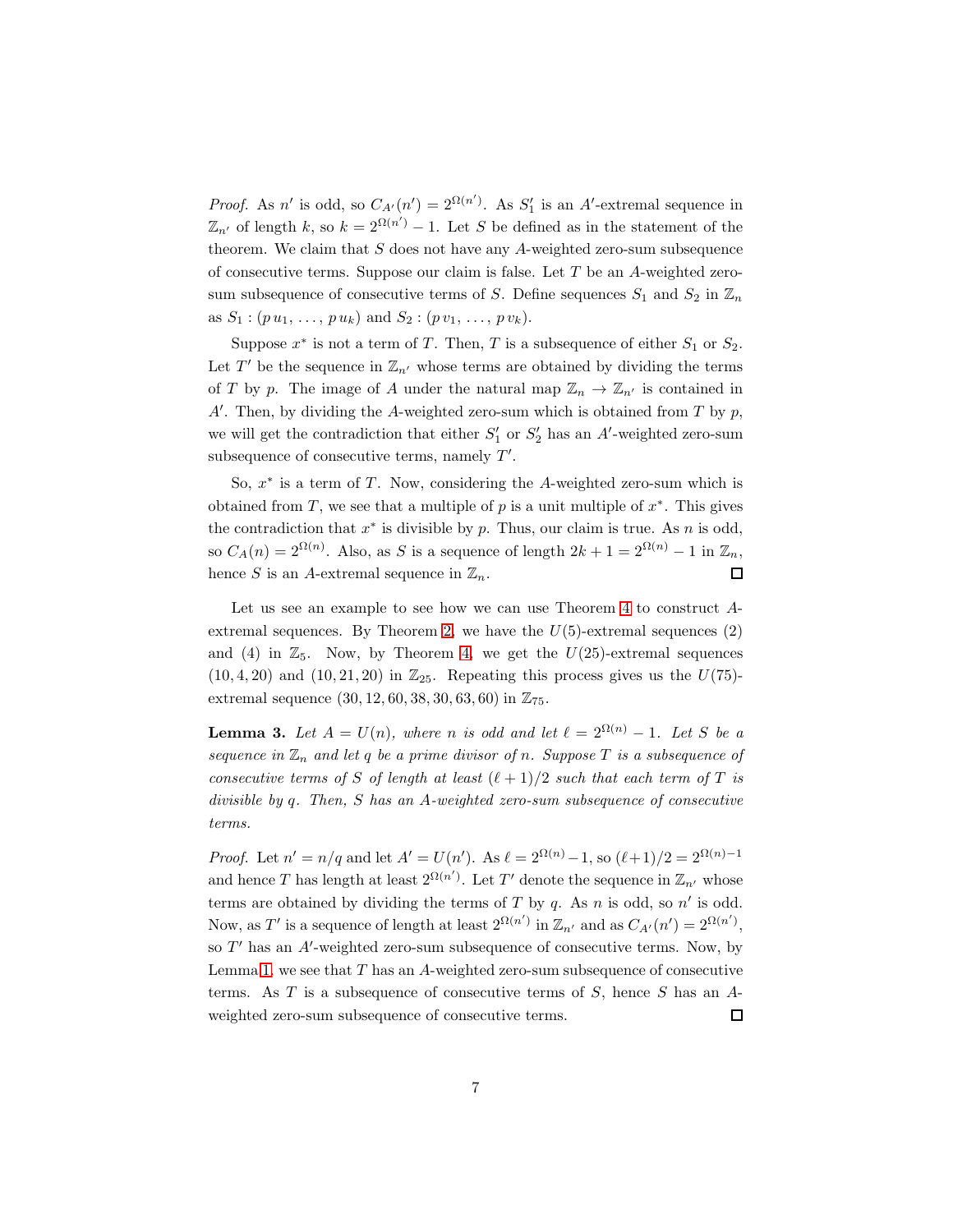<span id="page-7-1"></span>**Corollary 4.** Let  $A = U(n)$ , where n is odd. Suppose S is an A-extremal sequence in  $\mathbb{Z}_n$  and q is a prime divisor of n. Then, q is coprime to at least one term of S.

*Proof.* As S is an A-extremal sequence in  $\mathbb{Z}_n$ , so, if S has length  $\ell$ , then  $\ell =$  $2^{\Omega(n)}-1$ . Suppose no term of S is coprime to q. Then, as  $\ell$  is at least  $(\ell+1)/2$ , so by Lemma [3,](#page-6-0) we see that  $S$  has an A-weighted zero-sum subsequence of consecutive terms. This contradicts our assumption about S. Hence, at least one term of  $S$  is coprime to  $q$ . 口

Theorem [5](#page-7-0) shows that the method in Theorem [4](#page-5-0) is the only way to obtain A-extremal sequences in  $\mathbb{Z}_n$ , when *n* is odd.

<span id="page-7-0"></span>**Theorem 5.** Let  $A = U(n)$ , where n is odd. Suppose  $S : (x_1, \ldots, x_\ell)$  is an A-extremal sequence in  $\mathbb{Z}_n$ . Then, there is a prime divisor p of n such that p divides all the terms of S except the 'middle' term  $x_{k+1}$ , where  $k+1 = (\ell+1)/2$ .

Let  $S_1$ :  $(x_1,...,x_k)$  and  $S_2$ :  $(x_{k+2},...,x_{\ell})$ . Let  $n' = n/p$  and  $A' = U(n')$ . Let  $S'_1$  and  $S'_2$  denote the sequences in  $\mathbb{Z}_{n'}$  which are obtained by dividing the terms of  $S_1$  and  $S_2$  by p. Then,  $S'_1$  and  $S'_2$  are A'-extremal sequences in  $\mathbb{Z}_{n'}$ .

*Proof.* As S is an A-extremal sequence in  $\mathbb{Z}_n$ , so  $\ell = 2^{\Omega(n)} - 1$ . Suppose for every prime divisor  $q$  of  $n$ , there are at least two terms of  $S$  which are not divisible by q. Let q be a prime divisor of n and let  $q^r \parallel n$ . Then, as n is odd, so q is odd. Let  $S^{(q)}$  be defined as at the beginning of this section. As the sequence  $S^{(q)}$ contains at least two units, so by Lemma [2,](#page-5-2) we see that  $S^{(q)}$  is an  $A_q$ -weighted zero-sum sequence, where  $A_q = U(q^r)$ . As this is true for every prime divisor q of  $n$ , so by Observation [2,](#page-5-3) we see that  $S$  is an A-weighted zero-sum sequence. This contradicts our assumption about S. So, there is a prime divisor  $p$  of  $n$ , such that at most one term of  $S$  is not divisible by  $p$ . Now, by Corollary [4,](#page-7-1) we see that there is exactly one term of  $S$ , say  $x^*$ , which is not divisible by  $p$ .

Suppose  $x^* \neq x_{k+1}$ , where  $k + 1 = (\ell + 1)/2$ . Then, there is a subsequence T of consecutive terms of S of length at least  $k + 1$  such that p divides every term of T. As T has length at least  $(\ell + 1)/2$ , so by Lemma [3,](#page-6-0) we see that S has an A-weighted zero-sum subsequence of consecutive terms. This contradicts our assumption about S. Thus,  $x^* = x_{k+1}$ .

Let  $n' = n/p$  and for  $i = 1, 2$ , let  $S_i$  and  $S'_i$  be defined as in the statement of the theorem. If  $S'_1$  has an A'-weighted zero-sum subsequence of consecutive terms, then by Lemma [1,](#page-5-1) we see that  $S_1$  has an A-weighted zero-sum subsequence of consecutive terms. As  $S_1$  is a subsequence of consecutive terms of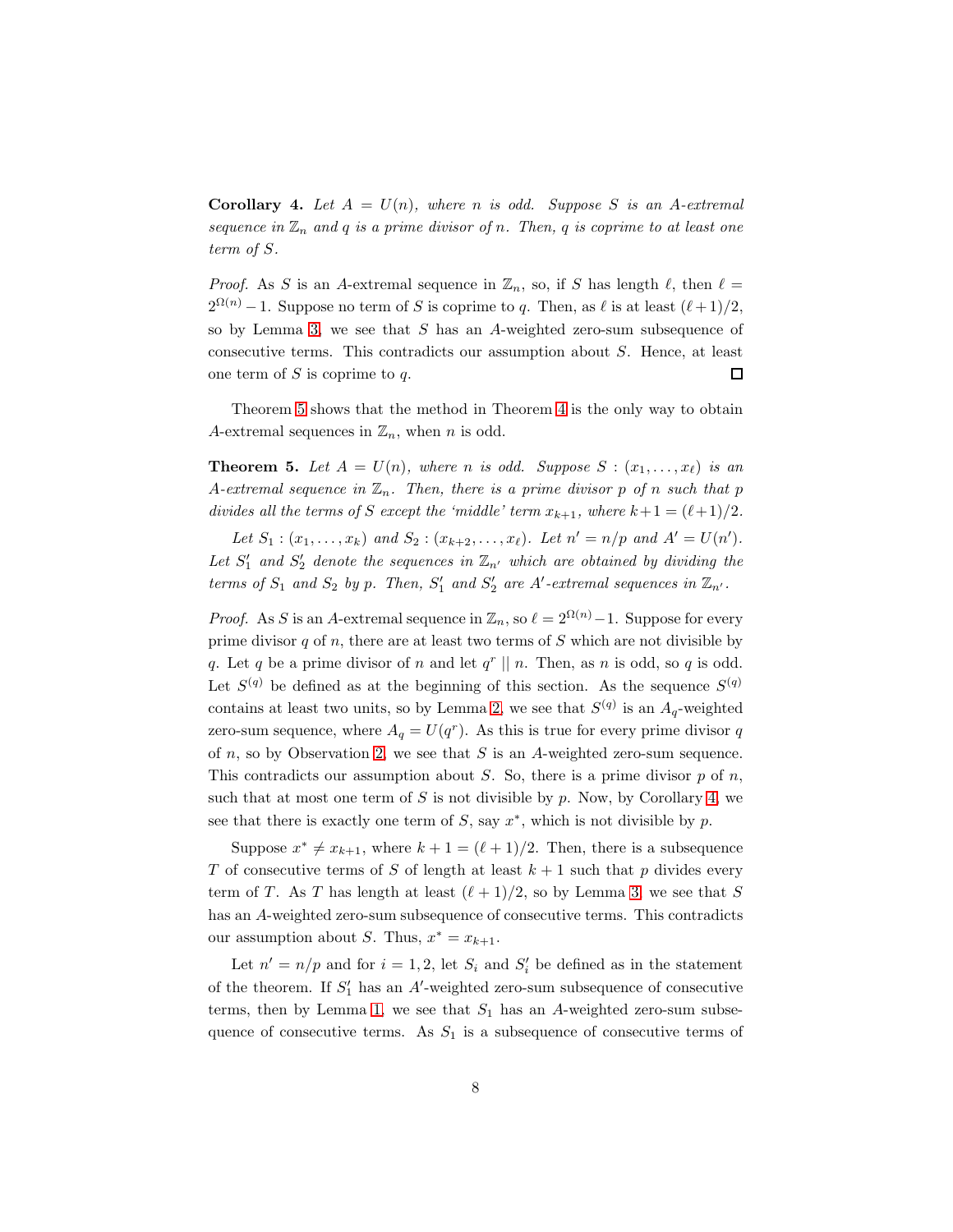S, so S has an A-weighted zero-sum subsequence of consecutive terms. This contradicts our assumption about S. Now, as  $k + 1 = (\ell + 1)/2 = 2^{\Omega(n)-1}$ , so  $S'_1$ has length  $2^{\Omega(n')} - 1$  and hence  $S'_1$  is an A'-extremal sequence in  $\mathbb{Z}_{n'}$ . A similar argument shows that  $S'_2$  is also an A'-extremal sequence in  $\mathbb{Z}_{n'}$ .  $\Box$ 

*Remark*: Theorems [4](#page-5-0) and [5](#page-7-0) together characterize the  $U(n)$ -extremal sequences in  $\mathbb{Z}_n$ , where *n* is odd.

**Observation 4.** Let  $A = U(n)$ , where n is an odd integer and let  $n = p_1p_2$ be a product of 2 not necessarily distinct primes. Suppose  $S$  is an A-extremal sequence in  $\mathbb{Z}_n$ . Then, S is of the form  $(b_1q_1, a_1, b_2q_1)$ , where  $q_1 \nmid a_1$  and  $q_2 \nmid b_1b_2$  and where  $q_1, q_2$  is a permutation of  $p_1, p_2$ .

*Proof.* As S is an A-extremal sequence in  $\mathbb{Z}_n$ , so it has length 3. Let S :  $(x_1, x_2, x_3)$ . By Theorem [5,](#page-7-0) there is a prime  $q_1 \in \{p_1, p_2\}$  such that  $x_2$  is the only term of S which is coprime to  $q_1$ . Let  $n' := n/q_1$ ,  $x'_1 := x_1/q_1$  and  $x'_3 := x_3/q_1$  and  $A' := U(n')$ . Again, by Theorem [5,](#page-7-0) we get that  $(x'_1)$  and  $(x'_3)$ are A'-extremal sequences in  $\mathbb{Z}_{n'}$ . As n' is a prime, say  $q_2$ , so  $x'_1, x'_3 \in U(q_2)$ . Thus, S is of the form  $(b_1q_1, a_1, b_2q_1)$ , where  $q_1 \nmid a_1$  and  $q_2 \nmid b_1b_2$  and where  $\Box$  $q_1, q_2$  is a permutation of  $p_1, p_2$ .

**Observation 5.** Let  $A = U(n)$ , where n is an odd integer and let  $n = p_1p_2p_3$ be a product of 3 not necessarily distinct primes. Suppose S is an A-extremal sequence in  $\mathbb{Z}_n$ . Then, it has length 7. By a similar argument, using Theorem [5](#page-7-0) as in the previous paragraph, we get that S can have two possible forms. In the following two sequences,  $q_1, q_2, q_3$  is a permutation of  $p_1, p_2, p_3$  and for all values of i, we have  $a_i, b_i, c_i \in \mathbb{Z}_n$ .

 $(a_1q_1q_2, b_1q_1, a_2q_1q_2, c_1, a_3q_1q_2, b_2q_1, a_4q_1q_2), q_1 \nmid c_1, q_2 \nmid b_1b_2 \text{ and } q_3 \nmid a_1a_2a_3a_4.$  $(a_1q_1q_2, b_1q_1, a_2q_1q_2, c_1, b_2q_1q_3, a_3q_1, b_3q_1q_3), q_1 \nmid c_1, q_2 \nmid b_1b_2b_3 \text{ and } q_3 \nmid a_1a_2a_3.$ 

## 4 The case when  $A = U(n)^2$

We need the following result which is Lemma 1 in [\[3\]](#page-17-4).

<span id="page-8-0"></span>**Lemma 4.** Let  $A = U(n)^2$ , where  $n = p^r$  and  $p \ge 7$  is a prime. Let  $x_1, x_2, x_3 \in$ U(n). Then,  $Ax_1 + Ax_2 + Ax_3 = \mathbb{Z}_n$ .

The next result is Corollary 6 of [\[5\]](#page-17-1), which is an easy consequence of Lemma [4.](#page-8-0)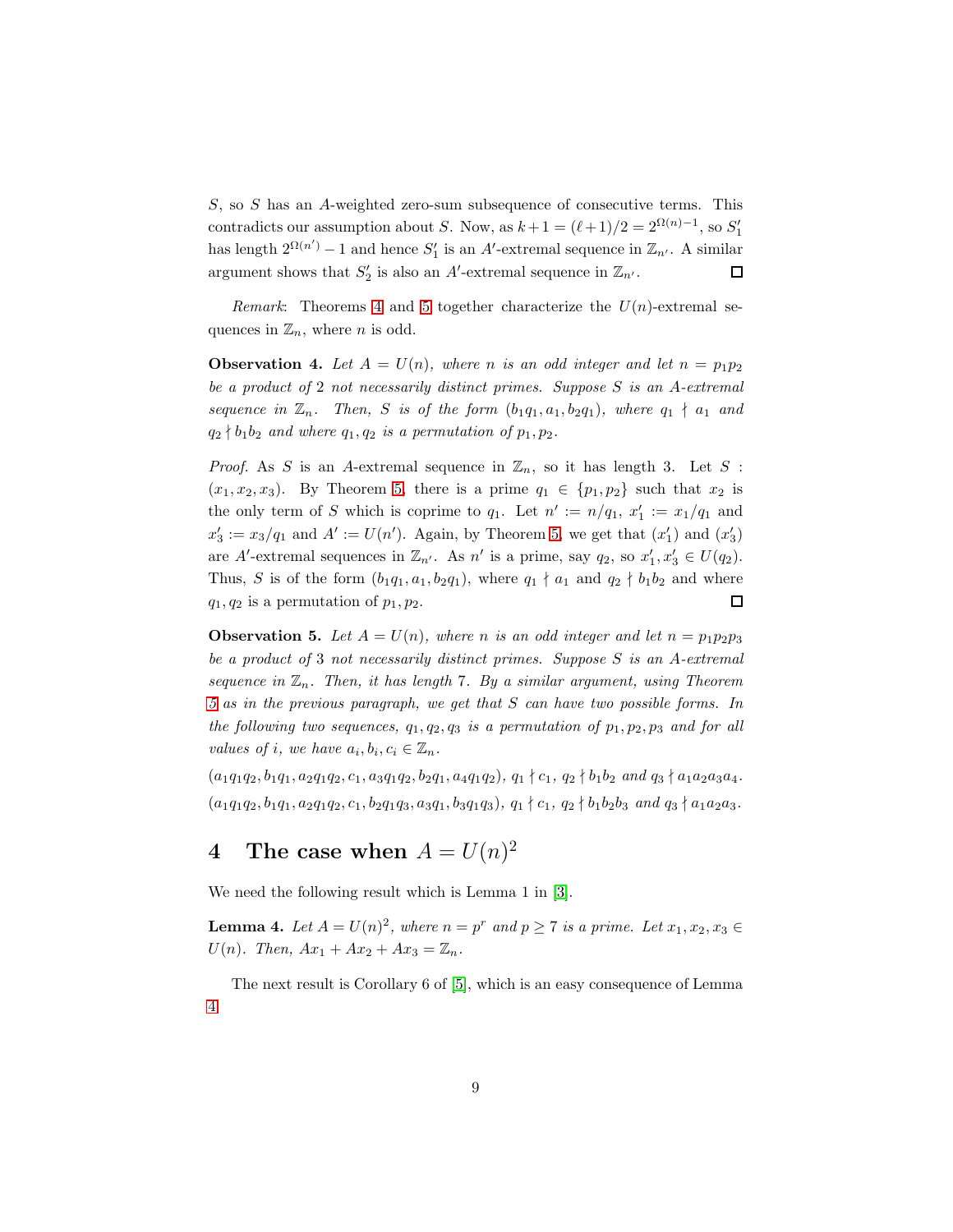<span id="page-9-0"></span>**Corollary 5.** Let  $A = U(n)^2$ , where  $n = p^r$  and  $p \ge 7$  is a prime. Let S be a sequence in  $\mathbb{Z}_n$  such that at least three terms of S are in  $U(n)$ . Then, S is an A-weighted zero-sum sequence.

*Remark*: The conclusion of Corollary [5](#page-9-0) may not hold when  $p < 7$ . For  $n = 2, 5$ , the sequence  $(1, 1, 1)$  in  $\mathbb{Z}_n$  is not a  $U(n)^2$ -weighted zero-sum sequence. The sequence  $(1, 2, 1)$  in  $\mathbb{Z}_3$  is not a  $U(3)^2$ -weighted zero-sum sequence.

The next result is Lemma 8 in [\[5\]](#page-17-1).

<span id="page-9-2"></span>**Lemma 5.** Let S be a sequence in  $\mathbb{Z}_n$  and let p be a prime divisor of n which divides every element of S. Let  $n' = n/p$  and let S' be the sequence in  $\mathbb{Z}_{n'}$ whose terms are obtained by dividing the terms of S by p. Let  $A = U(n)^2$  and let  $A' = U(n')^2$ . Suppose S' is an A'-weighted zero-sum sequence. Then, S is an A-weighted zero-sum sequence.

In Corollary 7 of [\[5\]](#page-17-1), it was shown that for  $A = U(n)^2$ , where every prime divisor of *n* is at least 7, we have  $C_A(n) = 3^{\Omega(n)}$ . We now give a method to construct A-extremal sequences in  $\mathbb{Z}_n$ .

<span id="page-9-1"></span>**Theorem 6.** Let  $A = U(n)^2$  and let p be a prime divisor of n. Let  $n' = n/p$  and let  $A' = U(n')^2$ . Let  $S'_1 : (u_1, \ldots, u_k)$ ,  $S'_2 : (v_1, \ldots, v_k)$  and  $S'_3 : (w_1, \ldots, w_k)$ be A'-extremal sequences in  $\mathbb{Z}_{n'}$ .

Let  $x^*, x^{**} \in \mathbb{Z}_n$  such that the image of the sequence  $(x^*, x^{**})$  under the natural map  $\mathbb{Z}_n \to \mathbb{Z}_p$  does not have any  $Q_p$ -weighted zero-sum subsequence. Let  $S: (p u_1, \ldots, p u_k, x^*, p v_1, \ldots, p v_k, x^{**}, p w_1, \ldots, p w_k)$ . Then, S is an A-extremal sequence in  $\mathbb{Z}_n$ .

*Proof.* Since  $S'_1$  is an A'-extremal sequence of length k in  $\mathbb{Z}_{n'}$ , so  $k = 3^{\Omega(n')} - 1$ . Let  $S$  be defined as in the statement of the theorem. We claim that  $S$  does not have any A-weighted zero-sum subsequence of consecutive terms. Suppose our claim is false. Let T be an A-weighted zero-sum subsequence of consecutive terms of S. Define sequences  $S_1, S_2$  and  $S_3$  in  $\mathbb{Z}_n$  as  $S_1 : (p u_1, \ldots, p u_k), S_2 :$  $(p v_1, \ldots, p v_k), S_3 : (p w_1, \ldots, p w_k).$ 

The image of A under the natural map  $\mathbb{Z}_n \to \mathbb{Z}_{n'}$  is contained in A'. So, if T is a subsequence of either  $S_1$ ,  $S_2$  or  $S_3$ , then, as we have seen in the second paragraph of the proof of Theorem [4,](#page-5-0) we will get the contradiction that either  $S'_1$ ,  $S'_2$  or  $S'_3$  has an A'-weighted zero-sum subsequence of consecutive terms. So,  $T \cap \{x^*, x^{**}\} \neq \emptyset$ . Now, considering the A-weighted zero-sum which is obtained from  $T$ , we see that an A-weighted linear combination of a subsequence of  $(x^*, x^{**})$  is a multiple of p.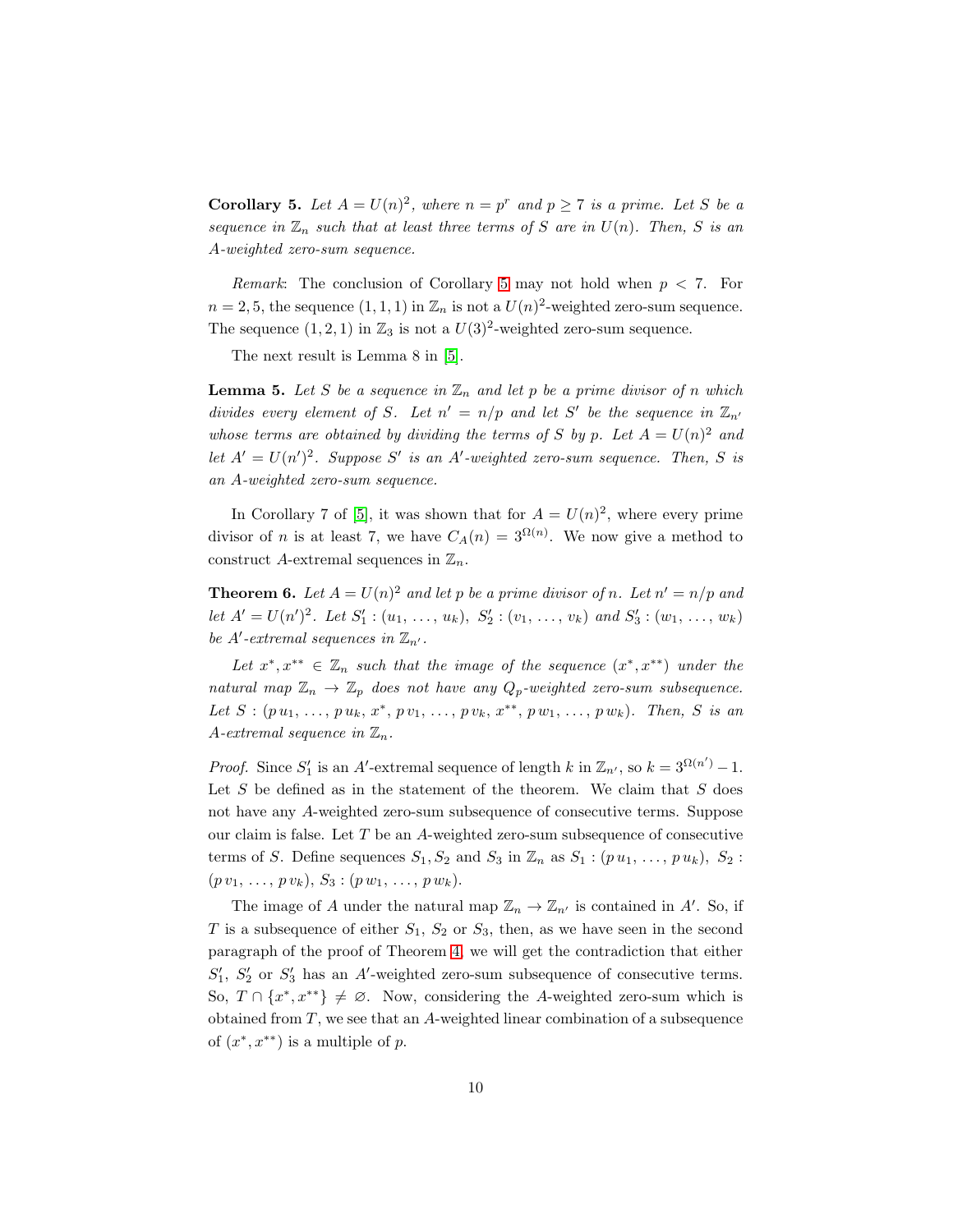The image of A under the natural map  $\mathbb{Z}_n \to \mathbb{Z}_p$  is contained in  $Q_p$ . So, we get a contradiction that the image of the sequence  $(x^*, x^{**})$  under the natural map  $\mathbb{Z}_n \to \mathbb{Z}_p$  has a  $Q_p$ -weighted zero-sum subsequence. Thus, our claim is true. Now, as S is a sequence of length  $3k + 2 = 3^{\Omega(n)} - 1$  in  $\mathbb{Z}_n$ , hence S is an A-extremal sequence in  $\mathbb{Z}_n$ .  $\Box$ 

We can use Theorem [6](#page-9-1) to construct A-extremal sequences in  $\mathbb{Z}_n$ . For ex-ample, from Corollary [2,](#page-3-1) we get the  $U(5)^2$ -extremal sequences  $(4, 2)$ ,  $(1, 3)$ and  $(3, 4)$  in  $\mathbb{Z}_5$ . Now, by using these, we get the  $U(25)^2$ -extremal sequence  $(20, 10, 21, 5, 15, 12, 15, 20)$  in  $\mathbb{Z}_{25}$ .

Theorems [7](#page-11-0) and [8](#page-12-0) will show us that the method in Theorem [6](#page-9-1) is the only way to obtain A-extremal sequences in  $\mathbb{Z}_n$ , when any prime divisor of n is at least 7. We shall need the following lemmas.

<span id="page-10-0"></span>**Lemma 6.** Let  $A = U(n)^2$ , where every prime divisor of n is at least 7 and let  $\ell = 3^{\Omega(n)} - 1$ . Let S be a sequence in  $\mathbb{Z}_n$  and let q be a prime divisor of n. Suppose we get a subsequence, say  $T$ , of consecutive terms of  $S$  of length at least  $(\ell+1)/3$  such that each term of T is divisible by q. Then, S has an A-weighted zero-sum subsequence of consecutive terms.

*Proof.* Let  $n' = n/q$  and let T' denote the sequence in  $\mathbb{Z}_{n'}$  whose terms are obtained by dividing the terms of  $T$  by  $q$ . As  $T$  is a sequence of length at least  $(\ell+1)/3$  in  $\mathbb{Z}_n$ , so T' is a sequence of length at least  $3^{\Omega(n')}$  in  $\mathbb{Z}_{n'}$ . Also, as every prime divisor of n' is at least 7 and as  $C_{A'}(n') = 3^{\Omega(n')}$ , so, T' has an A'-weighted zero-sum subsequence of consecutive terms, where  $A' = U(n')^2$ . Now, by Lemma [5,](#page-9-2) we see that  $T$  has an  $A$ -weighted zero-sum subsequence of consecutive terms. As  $T$  is a subsequence of consecutive terms of  $S$ , hence  $S$ has an A-weighted zero-sum subsequence of consecutive terms.  $\Box$ 

<span id="page-10-1"></span>**Corollary 6.** Let  $A = U(n)^2$ , where every prime divisor of n is at least 7. Suppose S is an A-extremal sequence in  $\mathbb{Z}_n$ . Then, for any prime divisor q of n, we have that q is coprime to at least two terms of S.

*Proof.* As S is an A-extremal sequence in  $\mathbb{Z}_n$ , so, if S has length  $\ell$ , then  $\ell =$  $3^{\Omega(n)} - 1$ . Suppose there is a prime divisor q of n such that at most one term of S is coprime to q. Then we get a subsequence, say, T of consecutive terms of  $S$ of length at least  $(\ell+1)/3$  such that each term of T is divisible by q. Now, by Lemma  $6$ , we see that  $S$  has an  $A$ -weighted zero-sum subsequence of consecutive terms. This contradicts our assumption about S. Hence, at least two terms of  $S$  are coprime to  $q$ .  $\Box$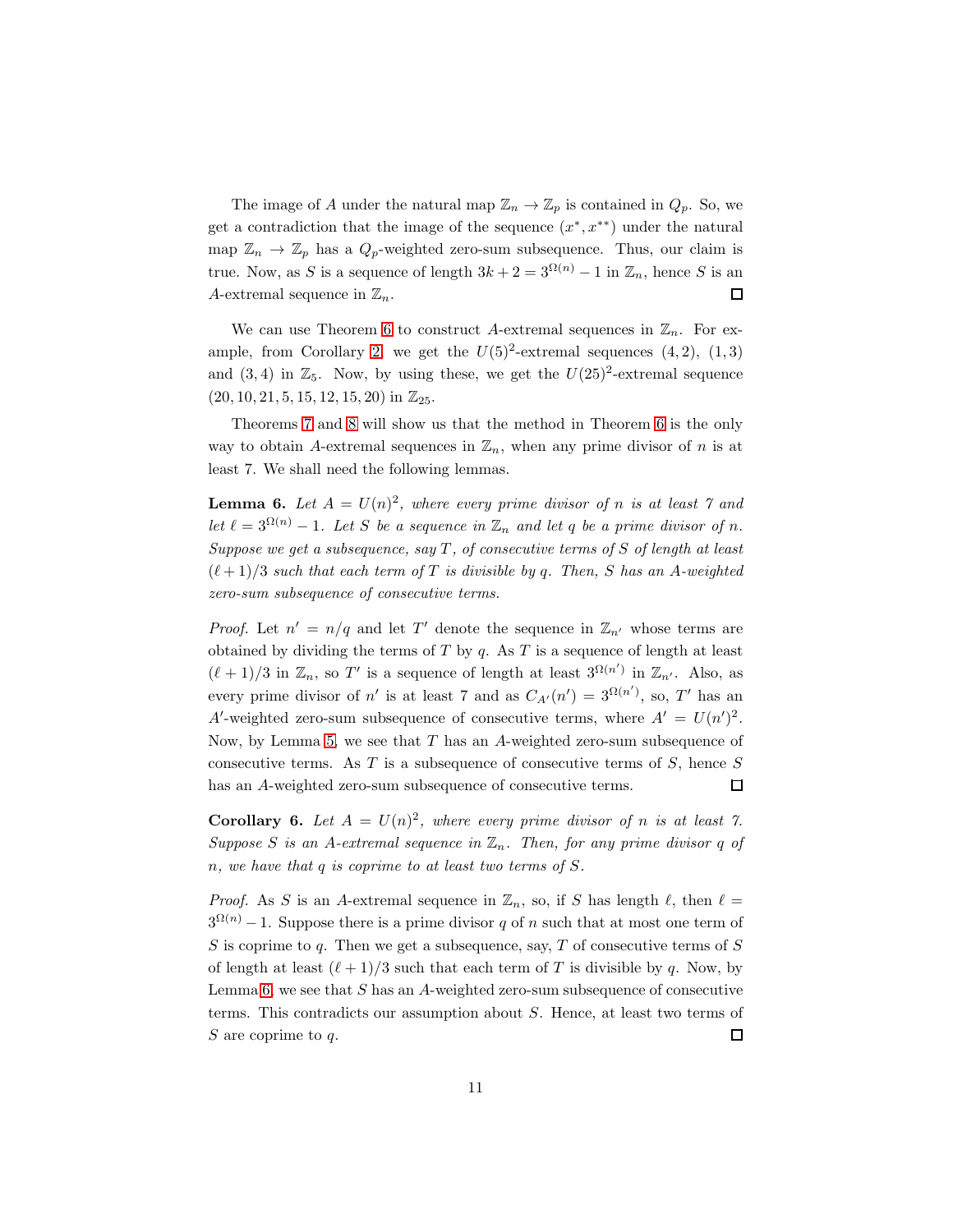<span id="page-11-0"></span>**Theorem 7.** Let  $A = U(n)^2$ , where any prime divisor of n is at least 7. Suppose  $S: (x_1, \ldots, x_\ell)$  is an A-extremal sequence in  $\mathbb{Z}_n$ . Then, there is a prime divisor p of n such that p divides all the terms of S except the terms  $x_{k+1}$  and  $x_{2(k+1)}$ , where  $k + 1 = (\ell + 1)/3$ .

Let  $S_1$  :  $(x_1, \ldots, x_k)$ ,  $S_2$  :  $(x_{k+2}, \ldots, x_{2k+1})$  and  $S_3$  :  $(x_{2k+3}, \ldots, x_{\ell})$ . Let  $n' = n/p$  and  $A' = U(n')^2$ . Let  $S'_1$ ,  $S'_2$  and  $S'_3$  denote the sequences in  $\mathbb{Z}'_n$  which are obtained by dividing the terms of  $S_1$ ,  $S_2$  and  $S_3$  by p. Then,  $S'_1$ ,  $S'_2$  and  $S'_3$ are  $A'$ -extremal sequences in  $\mathbb{Z}_{n'}$ .

*Proof.* As S is an A-extremal sequence in  $\mathbb{Z}_n$ , so  $\ell = 3^{\Omega(n)} - 1$ . Suppose for any prime divisor  $q$  of  $n$ , there are at least three terms of  $S$  which are not divisible by q. Let q be a prime divisor of n,  $q^r \parallel n$  and let  $A_q = U(q^r)$ . Then,  $S^{(q)}$  has at least three units, where  $S^{(q)}$  is as defined before Observation [2.](#page-5-3) By Corollary [5,](#page-9-0) as q is at least 7, so  $S^{(q)}$  is an  $A_q^2$ -weighted zero-sum sequence in  $\mathbb{Z}_{q^r}$ . As this is true for every prime divisor  $q$  of  $n$ , so by Observation [3,](#page-5-4) we see that  $S$  is an A-weighted zero-sum sequence. This contradicts our assumption about S. So we see that, there is a prime divisor  $p$  of  $n$ , such that at most two terms of  $S$ are not divisible by  $p$ . Now, by using Corollary [6,](#page-10-1) we see that exactly two terms of S, say  $x^*$  and  $x^{**}$ , are not divisible by p.

Let us assume that  $x^*$  occurs before  $x^{**}$  in S. Suppose  $x^* \neq x_{k+1}$  or  $x^{**} \neq$  $x_{2(k+1)}$ , where  $k+1 = (\ell+1)/3$ . Then, there is a subsequence T of consecutive terms of S of length at least  $k+1$  such that p divides every term of T. As every prime divisor of n is at least 7 and as T has length at least  $(\ell+1)/3$ , so by Lemma [6,](#page-10-0) we see that S has an A-weighted zero-sum subsequence of consecutive terms. This contradicts our assumption about S. Thus,  $x^* = x_{k+1}$  and  $x^{**} = x_{2(k+1)}$ .

Let  $n' = n/p$  and for  $1 \leq i \leq 3$ , let  $S_i$  and  $S'_i$  be defined as in the statement of the theorem. If  $S'_1$  has an A'-weighted zero-sum subsequence of consecutive terms, then by Lemma [5,](#page-9-2) we see that  $S_1$  has an A-weighted zero-sum subsequence of consecutive terms. As  $S_1$  is a subsequence of consecutive terms of S, so S has an A-weighted zero-sum subsequence of consecutive terms. This contradicts our assumption about S.

As  $k + 1 = (\ell + 1)/3$  and as  $\ell + 1 = 3^{\Omega(n)}$ , so  $k + 1 = 3^{\Omega(n')}$ . Thus, as  $S'_1$  has length k, so  $S'_1$  has to be an A'-extremal sequence in  $\mathbb{Z}_{n'}$ . Similar arguments show that  $S'_2$  and  $S'_3$  are also A'-extremal sequences in  $\mathbb{Z}_{n'}$ . 口

<span id="page-11-1"></span>**Lemma 7.** Let m be a divisor of n and let  $b \in U(m)$ . Then  $\exists a \in U(n)$  such that  $a \mapsto b$  under the natural map  $\mathbb{Z}_n \to \mathbb{Z}_m$ . If  $b \in U(m)^2$ , then we can choose  $a \in U(n)^2$ .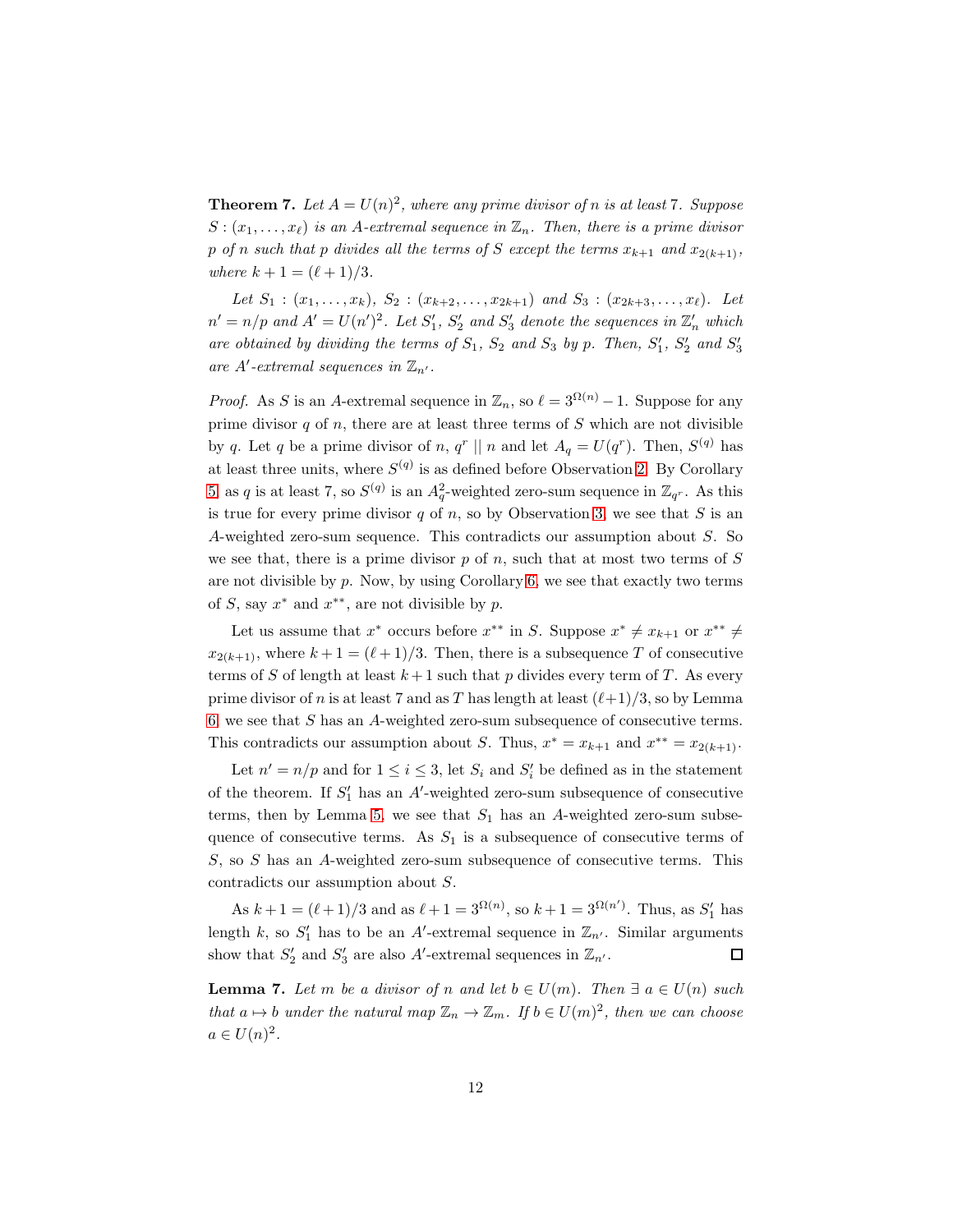*Proof.* Let  $\mathbb{Z}^+ = \{i \in \mathbb{Z} \mid i > 0\}$ . As b is coprime to m, so by Dirichlet's theorem (see [\[6\]](#page-17-5), for instance), there are infinitely many primes in the arithmetic progression  $\{b+im \mid i \in \mathbb{Z}^+\}$ . As only finitely many of these primes will divide n, we see that  $\exists i \in \mathbb{Z}^+$  such that  $a = b + im \in U(n)$ . Also,  $a \mapsto b$  under the natural map  $\mathbb{Z}_n \to \mathbb{Z}_m$ . The proof when  $b \in U(m)^2$  now follows from this.  $\Box$ 

<span id="page-12-0"></span>Theorem 8. We continue with the notations which were used in the statement and proof of Theorem [7.](#page-11-0) Then, the image of the sequence  $(x^*, x^{**})$  under the natural map  $\mathbb{Z}_n \to \mathbb{Z}_p$  is a  $Q_p$ -extremal sequence in  $\mathbb{Z}_p$ .

*Proof.* If  $n = p$ , then S is a  $Q_p$ -extremal sequence in  $\mathbb{Z}_p$ . So we can assume that *n* is not a prime. Suppose the image of the sequence  $(x^*, x^{**})$  under the natural map  $\mathbb{Z}_n \to \mathbb{Z}_p$  is a  $Q_p$ -weighted zero-sum sequence. Then, by Lemma [7,](#page-11-1)  $\exists a, b \in U(n)^2$  such that  $ax^* + bx^{**} \in \mathbb{Z}_n$  maps to  $0 \in \mathbb{Z}_p$  under the natural map  $\mathbb{Z}_n \to \mathbb{Z}_p$ . Thus, p divides  $y = ax^* + bx^{**}$  in  $\mathbb{Z}_n$ . Let T be the sequence which is obtained by removing the terms  $x^*$  and  $x^{**}$  from S and by adding the term  $y$  at the end of  $S$ . Now, by using Theorem [7,](#page-11-0) we see that  $p$  divides all the terms of  $T$ .

Let  $n' = n/p$  and let  $A' = U(n')^2$ . Consider the sequence T' in  $\mathbb{Z}_{n'}$  whose terms are obtained by dividing the terms of  $T$  by  $p$ . Let  $q$  be a prime divisor of n'. As  $S'_1$  is an A'-extremal sequence in  $\mathbb{Z}_{n'}$  and as every prime divisor of  $n'$  is at least 7, so by Corollary [6,](#page-10-1) at least two terms of  $S'_1$  are coprime to q. Similarly, at least two terms of  $S_2'$  are coprime to q. Hence,  $T'$  has at least 4 terms which are coprime to  $q$ . As this is true for any prime divisor  $q$  of  $n'$ , by the same argument as in the first paragraph of the proof of Theorem [7,](#page-11-0) we see that  $T'$  is an A'-weighted zero-sum sequence in  $\mathbb{Z}_{n'}$ . Now, by Lemma [5,](#page-9-2) we see that T is an A-weighted zero-sum sequence in  $\mathbb{Z}_n$ .

Now, as T is also a concatenation of the sequences  $S_1$ ,  $S_2$ ,  $S_3$  and  $(ax^*+bx^{**})$ and as  $a, b \in A$ , so S is an A-weighted zero-sum sequence in  $\mathbb{Z}_n$ . This contradicts our assumption about S. Thus, the image of the sequence  $(x^*, x^{**})$  under the natural map  $\mathbb{Z}_n \to \mathbb{Z}_p$  cannot be a  $Q_p$ -weighted zero-sum sequence in  $\mathbb{Z}_p$ . So, □ it is a  $Q_p$ -extremal sequence in  $\mathbb{Z}_p$ , as  $C_{Q_p}(p) = 3$  for  $p > 2$ .

Remark: Theorems [6,](#page-9-1) [7](#page-11-0) and [8](#page-12-0) together characterize the  $U(n)^2$ -extremal sequences in  $\mathbb{Z}_n$ , where any prime divisor of n is at least 7.

We conclude this section with the following results about these sequences.

Lemma 8. We continue with the notations which were used in the statement of Theorem [7.](#page-11-0) Then,  $p$  is the unique prime divisor of  $n$  such that  $p$  is coprime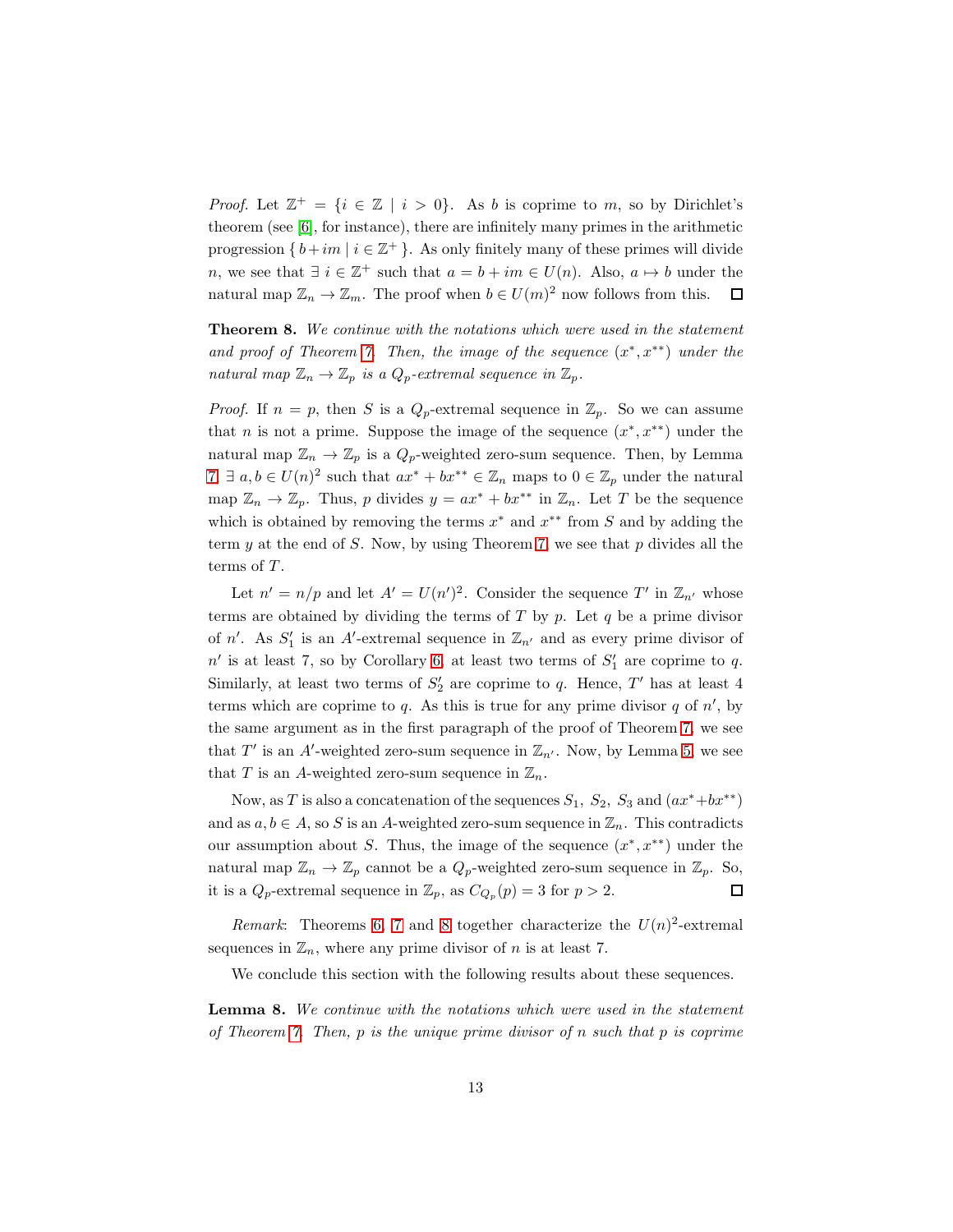to exactly two terms of S and any other prime divisor q of n is coprime to at least three terms of S.

*Proof.* By Theorem [7,](#page-11-0) we know that  $p$  is coprime to exactly two terms of  $S$ . Let q be a prime divisor of n other than p. By Corollary [6,](#page-10-1) q has to be coprime to at least two terms of  $S$ . We claim that  $q$  cannot be coprime to exactly two terms of  $S$ . Suppose our claim is false. Then,  $q$  is coprime to exactly two terms of S. Now, by a similar argument as in the second paragraph of the proof of Theorem [7,](#page-11-0) we see that those two terms have to be  $x^*$  and  $x^{**}$ . So, q divides all the terms of  $S_1$ . As  $q \neq p$ , this implies that q divides all the terms of  $S'_1$ . However, as q is a divisor of  $n'$  and as  $S'_1$  is an A'-extremal sequence, so by Corollary [6,](#page-10-1)  $q$  has to be coprime to at least two terms of  $S'_1$ . Thus, we get a contradiction. Hence, our claim must be true.  $\Box$ 

**Observation 6.** Let  $A = U(n)^2$ , where  $n = p_1p_2$  is a product of two not necessarily distinct primes which are at least 7. Then, S is an A-extremal sequence in  $\mathbb{Z}_n$  if and only if S is of the form

 $(b_1q_1, b_2q_1, a_1, b_3q_1, b_4q_1, a_2, b_5q_1, b_6q_1),$ 

where  $q_1, q_2$  is a permutation of  $p_1, p_2, (b_i, b_{i+1})$  is a  $Q_{q_2}$ -extremal sequence in  $\mathbb{Z}_{q_2}$  for  $i = 1, 3, 5$  and the image of  $(a_1, a_2)$  under the natural map  $\mathbb{Z}_n \to \mathbb{Z}_{q_1}$  is a  $Q_{q_1}$ -extremal sequence in  $\mathbb{Z}_{q_1}$ .

*Proof.* As S is an A-extremal sequence in  $\mathbb{Z}_n$ , so it has length 8. Let S :  $(x_1, \ldots, x_8)$ . By Theorem [7,](#page-11-0) there is a prime  $q_1 \in \{p_1, p_2\}$  such that  $x_3, x_6$  are the only terms of S which are coprime to  $q_1$ . Let  $n' := n/q_1$ ,  $A' := U(n')^2$  and let  $S'_1$ :  $(x_1/q_1, x_2/q_1), S'_2$ :  $(x_4/q_1, x_5/q_1), S'_3$ :  $(x_7/q_1, x_8/q_1)$ .

By Theorem [7,](#page-11-0) we also get that  $S'_1$ ,  $S'_2$  and  $S'_3$  are A'-extremal sequences in  $\mathbb{Z}_{n'}$  and so they are  $Q_{q_2}$ -extremal sequences in  $\mathbb{Z}_{q_2}$ , where  $q_2$  is the prime  $n'$ . By Theorem [8,](#page-12-0) we get that the image of  $(x_3, x_6)$  under the natural map  $\mathbb{Z}_n \to \mathbb{Z}_{q_1}$  is a  $Q_{q_1}$ -extremal sequence in  $\mathbb{Z}_{q_1}$ . Hence, we see that S is of the form as mentioned in the statement of the observation. Theorem [6,](#page-9-1) shows that any such sequence will be an A-extremal sequence in  $\mathbb{Z}_n$ .  $\Box$ 

## 5 The case when  $A = U(n)^3$

Let  $n = p_1p_2...p_s$  be squarefree. Let  $n_1$  be the divisor of n such that for any prime divisor p of n, we have  $p | n_1 \iff p \equiv 1 \pmod{3}$ . Also, let  $n_2 = n/n_1$ . We will follow the **notation**  $n = n_1 n_2$  for the rest of this section.

The following result is Lemma 9 in [\[5\]](#page-17-1).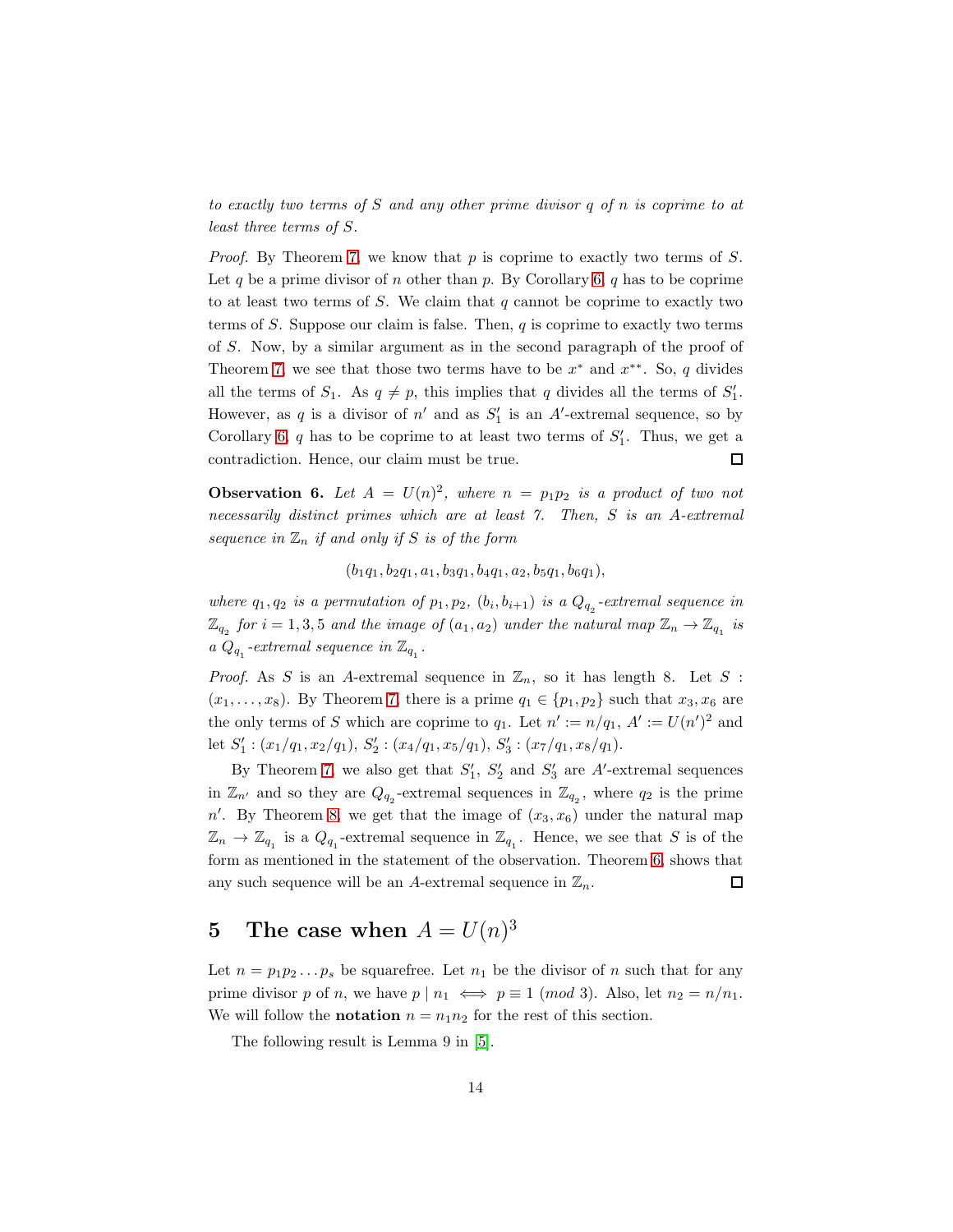<span id="page-14-0"></span>**Lemma 9.** Let  $A = U(p)^3$ , where p is a prime and  $p \neq 2, 7, 13$ . Let S be a sequence in  $\mathbb{Z}_p$  such that at least three elements of S are in  $U(p)$ . Then S is an A-weighted zero-sum sequence.

*Remark*: We can check that the sequence  $(1,1,1)$  in  $\mathbb{Z}_p$  is not a  $U(p)^3$ weighted zero-sum sequence when  $p = 2, 7, 13$ . So, the conclusion of Lemma [9](#page-14-0) is not true for these values of  $p$  (as has been mentioned in [\[5\]](#page-17-1), in the Remark after Lemma 9).

In Corollary 9 of [\[5\]](#page-17-1), it was shown that for  $A = U(n)^3$ , where *n* is squarefree and is not divisible by 2, 7 and 13, we have  $C_A(n) = 2^{\Omega(n_2)} 3^{\Omega(n_1)}$ . We now give a method to construct A-extremal sequences in  $\mathbb{Z}_n$ .

<span id="page-14-1"></span>**Theorem 9.** Let  $A = U(n)^3$ , where n is squarefree and is not divisible by 2,7 and 13. Let p be a prime divisor of n. Let  $n' = n/p$  and let  $A' = U(n')^3$ . Then, the following constructions give us an A-extremal sequence  $S$  in  $\mathbb{Z}_n$  in each of the following cases:

Case:  $p \equiv 1 \pmod{3}$ 

Let  $S'_1$  :  $(u_1, \ldots, u_k)$ ,  $S'_2$  :  $(v_1, \ldots, v_k)$  and  $S'_3$  :  $(w_1, \ldots, w_k)$  be A'extremal sequences in  $\mathbb{Z}_{n'}$ . Let  $x^*, x^{**} \in \mathbb{Z}_n$  such that the image of the sequence  $(x^*, x^{**})$  under the natural map  $\mathbb{Z}_n \to \mathbb{Z}_p$  does not have any  $U(p)^3$ . weighted zero-sum subsequence. Consider the sequence S in  $\mathbb{Z}_n$  defined as  $S: (p u_1, \ldots, p u_k, x^*, p v_1, \ldots, p v_k, x^{**}, p w_1, \ldots, p w_k).$ 

Case:  $p \not\equiv 1 \pmod{3}$ 

Let  $S'_1$  :  $(u_1, \ldots, u_k)$ ,  $S'_2$  :  $(v_1, \ldots, v_k)$  be A'-extremal sequences in  $\mathbb{Z}_{n'}$ . Let  $x^* \in \mathbb{Z}_n$  such that it is not divisible by p. Consider the sequence S in  $\mathbb{Z}_n$  defined  $as S: (p u_1, \ldots, p u_k, x^*, p v_1, \ldots, p v_k).$ 

Proof. The proof of Theorem [9](#page-14-1) is very similar to the proofs of Theorem [4](#page-5-0) and Theorem [6.](#page-9-1)  $\Box$ 

Let us see two examples on how we can use Theorem [9](#page-14-1) to construct Aextremal sequences.

As  $U(5)^3 = U(5)$ , so, by Theorem [2,](#page-2-0) we have the  $U(5)^3$ -extremal sequences  $(2), (2)$  and  $(4)$  in  $\mathbb{Z}_5$ . Also, by Corollary [3,](#page-4-0)  $(-1, 2)$  is a  $U(19)^3$ -extremal sequence in  $\mathbb{Z}_{19}$ . So, by Theorem [9,](#page-14-1) we get the  $U(95)^3$ -extremal sequence  $(38, 37, 38, 78, 76)$  in  $\mathbb{Z}_{95}$ .

By Corollary [3,](#page-4-0)  $(3,6)$ ,  $(5,7)$  are  $U(19)^3$ -extremal sequences in  $\mathbb{Z}_{19}$ . So, by Theorem [9,](#page-14-1) we get the  $U(95)^3$ -extremal sequence  $(15, 30, 69, 25, 35)$  in  $\mathbb{Z}_{95}$ .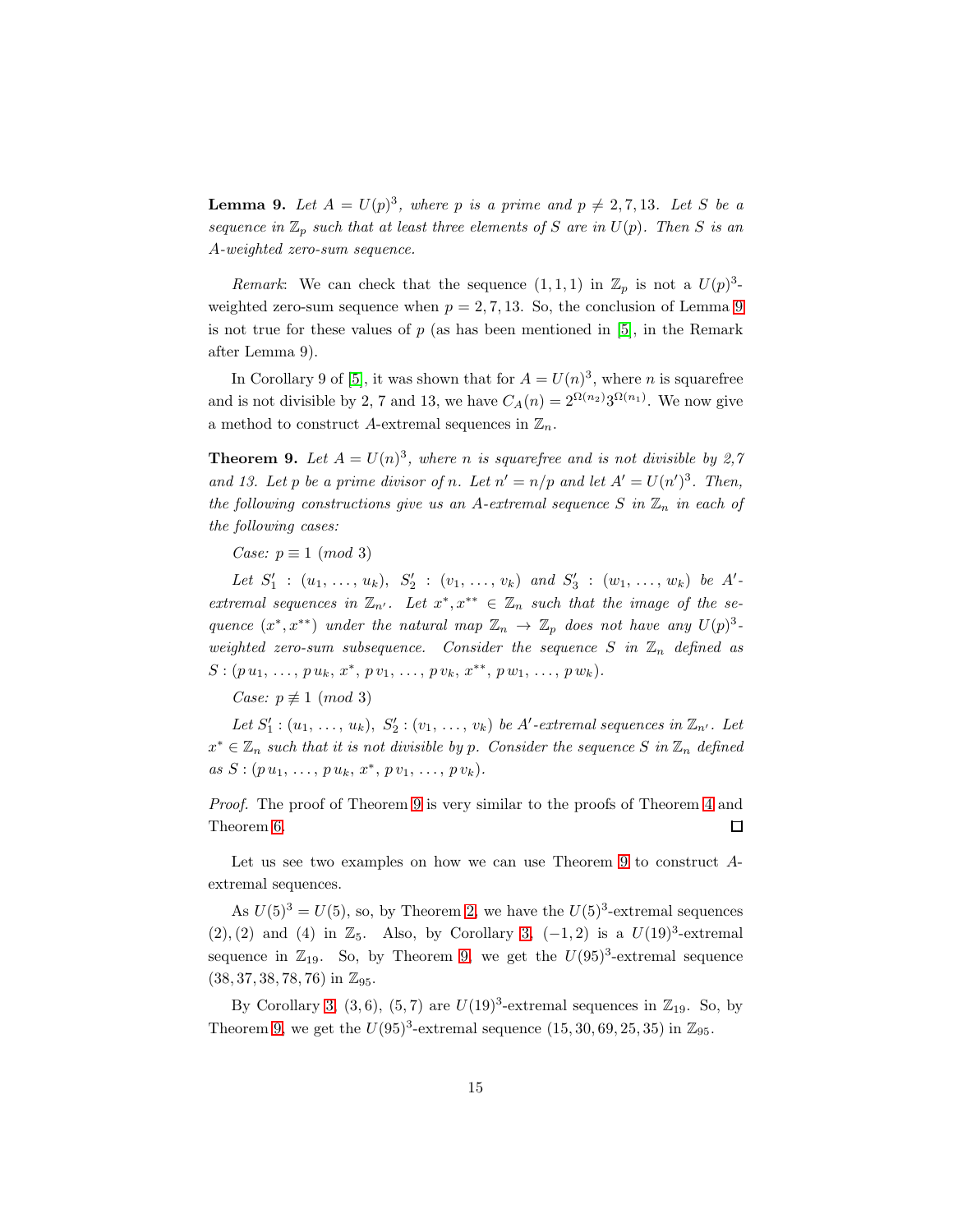We can prove a similar result like Lemma [3](#page-6-0) and Lemma [6,](#page-10-0) for  $A = U(n)^3$ , whose proof is also similar to the proofs of those lemmas.

<span id="page-15-0"></span>**Lemma 10.** Let  $A = U(n)^3$ , where n is squarefree and is not divisible by 2, 7 and 13 and let  $\ell = 2^{\Omega(n_2)} 3^{\Omega(n_1)} - 1$ . Let S be a sequence in  $\mathbb{Z}_n$  and let q be a prime divisor of n.

Then, S has an A-weighted zero-sum subsequence of consecutive terms if q divides  $n_1$  (resp.  $n_2$ ) and we get a subsequence, say T, of consecutive terms of S of length at least  $(\ell+1)/3$  (resp.  $(\ell+1)/2$ ) such that each term of T is divisible by q.

The proof of the next corollary is very similar to the proofs of Corollaries [4](#page-7-1) and [6.](#page-10-1)

<span id="page-15-1"></span>**Corollary 7.** Let  $A = U(n)^3$ , where n is squarefree and is not divisible by 2, 7 and 13. Suppose S is an A-extremal sequence in  $\mathbb{Z}_n$ . Then, for any prime divisor q of  $n_1$  (resp. of  $n_2$ ), we have that q is coprime to at least two terms (resp. at least one term) of S.

<span id="page-15-2"></span>**Theorem 10.** Let  $A = U(n)^3$ , where n is squarefree and is not divisible by 2, 7 and 13. Suppose  $S: (x_1, \ldots, x_\ell)$  is an A-extremal sequence in  $\mathbb{Z}_n$ . Then, there are two possible cases:

**Case:** There is a prime divisor p of  $n_1$  such that p divides all the terms of S except the terms  $x_{k+1}$  and  $x_{2(k+1)}$ , where  $k+1 = (\ell+1)/3$ .

Let  $S_1$  :  $(x_1, \ldots, x_k)$ ,  $S_2$  :  $(x_{k+2}, \ldots, x_{2k+1})$  and  $S_3$  :  $(x_{2k+3}, \ldots, x_\ell)$ . Let  $n' = n/p$  and  $A' = U(n')^3$ . Let  $S'_1$ ,  $S'_2$  and  $S'_3$  denote the sequences in  $\mathbb{Z}'_n$  which are obtained by dividing the terms of  $S_1$ ,  $S_2$  and  $S_3$  by p.

Then,  $S'_1$ ,  $S'_2$  and  $S'_3$  are A'-extremal sequences in  $\mathbb{Z}_{n'}$ . Also, the image of the sequence  $(x_{k+1}, x_{2k+2})$  under the natural map  $\mathbb{Z}_n \to \mathbb{Z}_p$  is a  $U(p)^3$ -extremal sequence in  $\mathbb{Z}_p$ .

**Case:** There is a prime divisor p of  $n_2$  such that p divides all the terms of S except the term  $x_{k+1}$ , where  $k+1 = (\ell+1)/2$ .

Let  $S_1$ :  $(x_1,...,x_k)$  and  $S_2$ :  $(x_{k+2},...,x_{\ell})$ . Let  $n' = n/p$  and  $A' = U(n')$ . Let  $S'_1$  and  $S'_2$  denote the sequences in  $\mathbb{Z}_{n'}$  which are obtained by dividing the terms of  $S_1$  and  $S_2$  by p.

Then,  $S'_1$  and  $S'_2$  are A'-extremal sequences in  $\mathbb{Z}_{n'}$ .

*Proof.* As S is an A-extremal sequence in  $\mathbb{Z}_n$ , so  $\ell = 2^{\Omega(n_2)}3^{\Omega(n_1)} - 1$ .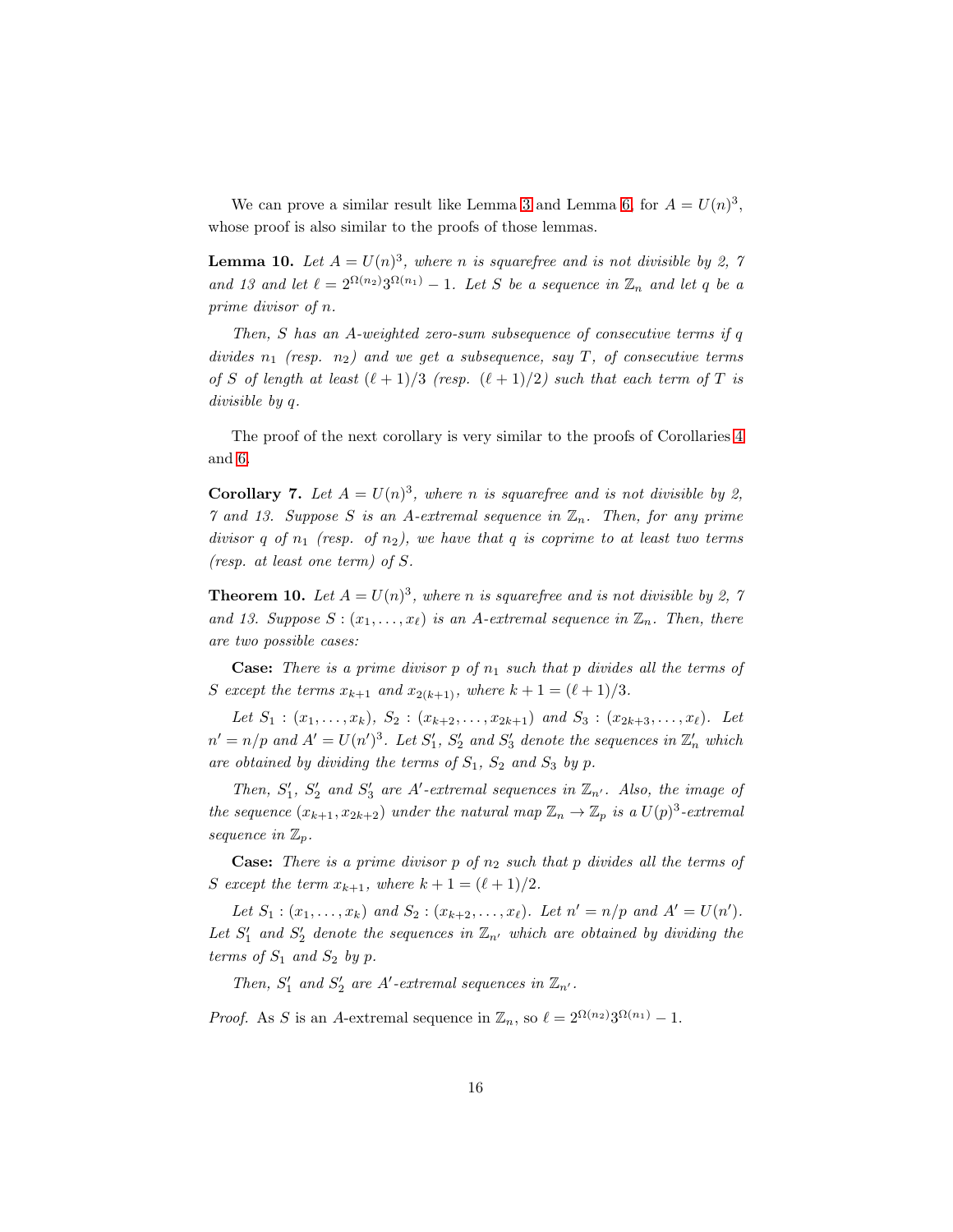Case: For any prime divisor  $q$  of  $n_1$ , at least three terms of S are coprime to q and for any prime divisor q of  $n_2$ , at least two terms of S are coprime to q.

As  $q \neq 2, 7, 13$ , so if q divides  $n_1$ , then by Lemma [9,](#page-14-0)  $S^{(q)}$  is an  $U(q)^3$ weighted zero-sum sequence in  $\mathbb{Z}_q$ . As q is an odd prime, so if q divides  $n_2$ , then by Lemma [2,](#page-5-2) we see that  $S^{(q)}$  is an  $U(q)$ -weighted zero-sum sequence in  $\mathbb{Z}_q$ .

So, for any prime divisor q of n, we get that  $S^{(q)}$  is an  $U(q)^3$ -weighted zerosum sequence in  $\mathbb{Z}_q$  and hence by Observation [3,](#page-5-4) we see that S is an A-weighted zero-sum sequence. This contradicts our assumption about S.

Case: There is a prime divisor p of  $n_1$  such that at most two terms of S are coprime to p.

The proof of the result in this case is very similar to the proofs of Theorems [7](#page-11-0) and [8,](#page-12-0) where we use Lemma [9,](#page-14-0) Lemma [10](#page-15-0) and Corollary [7](#page-15-1) in place of Corollary [5,](#page-9-0) Lemma [6](#page-10-0) and Corollary [6.](#page-10-1) We also use a consequence of Lemma [7.](#page-11-1)

Case: There is a prime divisor p of  $n_2$  such that at most one term of S is coprime to p.

The proof of the result in this case is very similar to the proof of Theorem [5,](#page-7-0) where we use Lemma [10](#page-15-0) and Corollary [7](#page-15-1) in place of Lemma [3](#page-6-0) and Corollary [4.](#page-7-1)  $\Box$ 

Remark: Theorems [9](#page-14-1) and [10](#page-15-2) together characterize the  $U(n)^3$ -extremal sequences in  $\mathbb{Z}_n$ , where *n* is squarefree and is not divisible by 2, 7 and 13.

#### 6 Concluding remarks:

In Theorem [5,](#page-7-0) we have classified the  $U(n)$ -weighted extremal sequences in  $\mathbb{Z}_n$ , when  $n$  is odd. The corresponding result for an even integer could be studied. In the characterization of  $U(n)^3$ -weighted extremal sequences in  $\mathbb{Z}_n$ , it will be interesting if we could remove the assumption that  $n$  is squarefree.

In Lemma [7,](#page-11-1) we have proved that the image of  $U(n)$  under the natural map  $\mathbb{Z}_n \to \mathbb{Z}_m$  is  $U(m)$  using Dirichlet's theorem. In [\[3\]](#page-17-4), an elementary proof of this fact is given just before Section 3.

In Definition [6,](#page-4-2) if a sequence  $T$  is obtained by a permutation of the terms of a sequence  $S$ , then we do not say that  $T$  is  $A$ -equivalent to  $S$ . This is because, if S has an A-weighted zero-sum subsequence of consecutive terms, then the same may not be true for  $T$ . This is why our definition differs from the one given at the end of Section 2 in [\[2\]](#page-17-2).